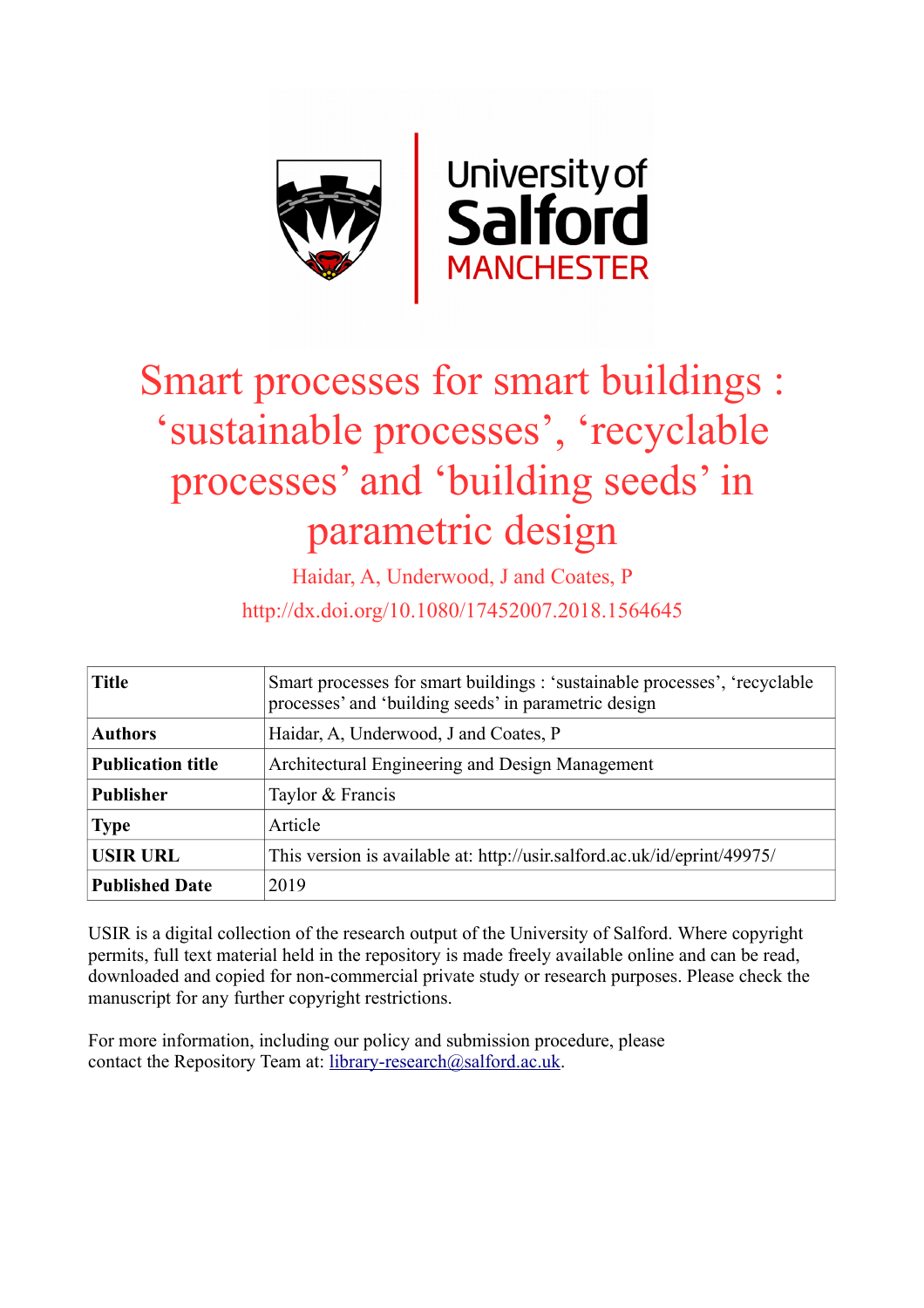#### **SMART PROCESSES FOR SMART BUILDINGS: 'SUSTAINABLE PROCESSES', 'RECYCLABLE PROCESSES' AND 'BUILDING SEEDS' IN PARAMETRIC DESIGN**

#### **Adonis Haidar, Jason Underwood and Paul Coates**

School of Built Environment, University of Salford, Salford, United Kingdom of Great Britain and Northern Ireland

## **Abstract**

The rapid evolution of digital technologies and the resulting emergence of novel design methodologies are coinciding with climate change, population growth and increased pressure on global resources. This concurrence evokes opportunities to harness the new design methods to develop smart design solutions and processes that respond effectively to sustainability requirements. Meanwhile, parametric design is emerging as an ideal design methodology to support sustainably in design, whereby the associative parameters in parametric design systems enable automation and synchronicity in generating design forms and evaluating these forms against their environmental performance. This research explores the multifaceted way in which parametric design supports sustainability, and how this can lead to a more holistic understanding of sustainability by shifting the focus from sustainable buildings to sustainable processes. In addition, the work shows how the reusability of parametric definitions in parametric design applications can enable designers to recycle the design process, where a parametric definition acts as a building seed that can be 'planted' in different projects to automatically generate different forms. This may enable practitioners from all over the world to collectively develop a 'seed library' that has the potential for architects to empower, automate and enhance the environmental values of their processes. To achieve this, the main changes and shifts in computational design are reviewed, together with the impact of parametric design and its related applications on the architectural design process. In addition, a case study is conducted to explore how parametric design can significantly accelerate processes in real practice, and how the overlooked potential of reusing parametric definitions can make distinctive results in real architectural projects. Finally, the efficiency of the seed library is discussed as opposed to the apparent issues such as validity of seeds, motivation for sharing, and copyright.

**Keywords:** Architectural Design Process, Building Seeds, Parametric Design, Recyclable Processes, Seed Library, Sustainable Processes.

# **INTRODUCTION**

In parallel to the rapid evolution of digital technologies, architectural practice is undergoing unprecedented and rapid transitional changes and shifts (De Rycke et al., 2018; Haidar, Underwood, & Coates, 2017; Kocaturk, 2017). New design tools, techniques and methodologies are being developed that are shifting the design processes from the individual to collaborative (Fok & Picon, 2016; Kocaturk, 2013; Kocatürk & Medjdoub, 2011), from disciplinary to interdisciplinary (Bhooshan, 2016; Hesselgren & Medjdoub, 2010; Sprecher & Ahrens, 2016), and from implicit to explicit (J. E. Harding & Shepherd, 2017; Jabi, Soe, Theobald, Aish, & Lannon, 2017; Oxman, 2006). The tools are becoming more adaptable (Burry, 2013), the processes are becoming more iterative and flexible (Imbert et al., 2012; Tamke & Thomsen, 2018; Wortmann & Tunçer, 2017), and the traditional form-based models are being abandoned in favour of data-rich and performative models (May, 2018; Mueller, 2011; Tamke, Nicholas, & Zwierzycki, 2018; Thomsen, Tamke, Gengnagel, Faircloth, & Scheurer, 2015).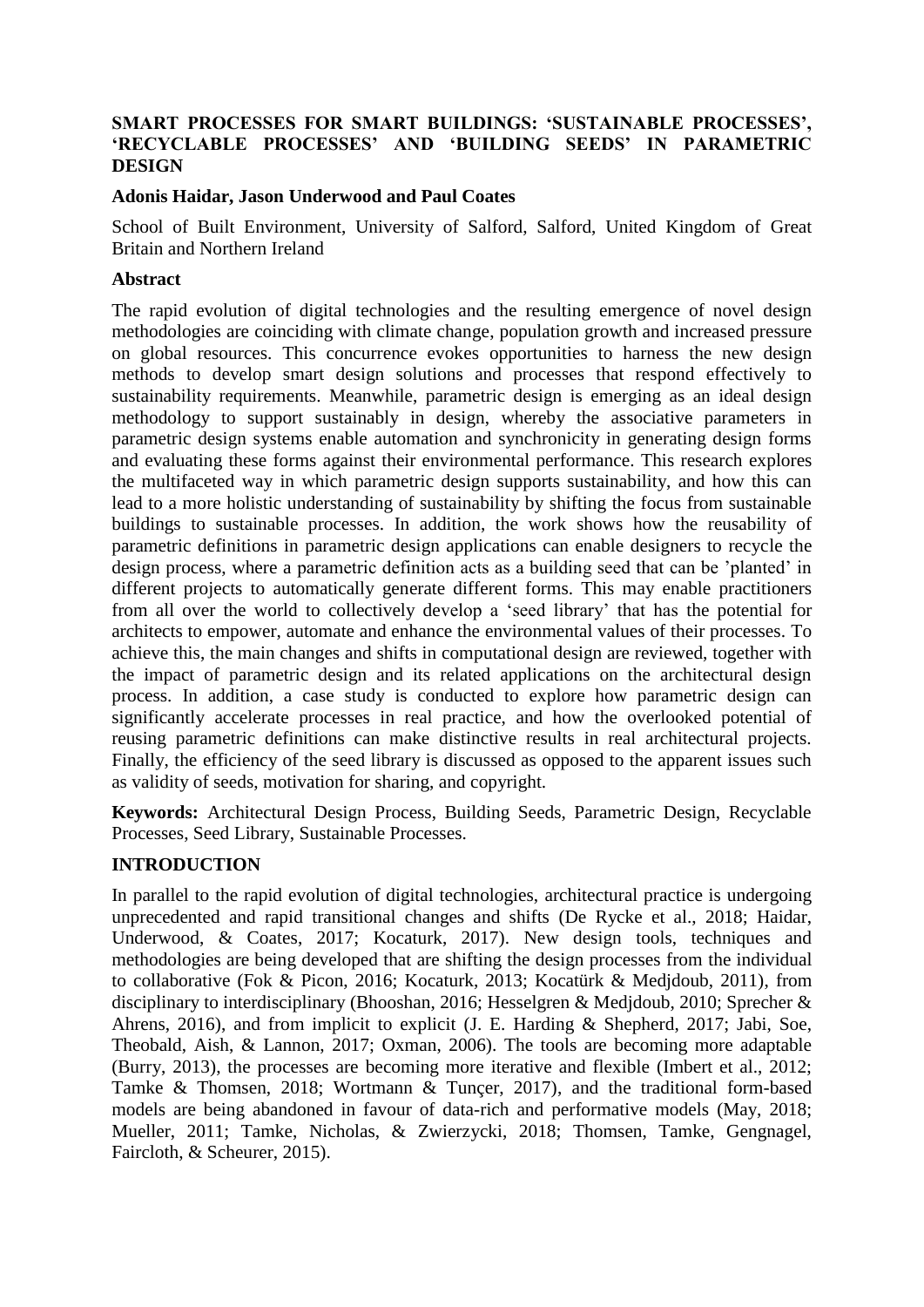This rapidly changing situation in the architectural domain coincides with an increase in natural disasters (Snell, 2018), growing limitations of global resources (Mueller, 2011), climate change (Kwok, Kwok, Grondzik, Kwok, & Grondzik, 2018), and population growth (Carlile, 2014). Therefore, the focus is shifting towards enhancing sustainability (Wright, 2018), where concepts like energy efficiency and recyclability (Bashir, Ahmad, Sale, Abdullahi, & Aminu, 2016) are becoming essential in building design, and sustainable design is being more and more associated to design innovation (Kocaturk, 2017). This simultaneity elicits a persistent necessity to dedicate the new design methodologies to support sustainability. Therefore, architectural practice is moving into performance-based practice (May, 2018; Tamke & Thomsen, 2018) , and hence, the observation of structural and environmental building behaviours are shifting into the early stages of the design process (Turrin, von Buelow, & Stouffs, 2011), and becoming the main criteria in evaluating building quality (Thomsen et al., 2015).

Parametric design is emerging as a unique and distinctive model of design thinking (Oxman, 2017b, p. 4). This is due to the capability of parametric design applications in automating the generation and evaluation of a large range of alternative design solutions (Barrios, 2005; Bernal, Haymaker, & Eastman, 2015; Chaszar & Joyce, 2016; Hudson, 2010; Mueller, 2011; Turrin et al., 2011), which enables designers to quickly explore a much wider design space (Aish & Woodbury, 2005; Anton & Tănase, 2016; Wortmann & Tunçer, 2017) that is beyond the reach of traditional methods (J. E. Harding & Shepherd, 2017). Thus, parametric systems are becoming cornerstones in the more complex performative digital environments (Oxman, 2006, p. 253).

The potential of parametric design in supporting energy-efficient and hence sustainable design solutions is well covered in the literature (Anton & Tănase, 2016; Eltaweel & Yuehong, 2017; Ercan & Elias-Ozkan, 2015; Imbert et al., 2012; Turrin et al., 2011). However, some valuable aspects are still overlooked. This research will address three of these aspects: the potential of parametric design in accelerating the design process and hence to save energy and support sustainability within the design process, the distinction between the merits of the parametric design as a design methodology and the merits of the tools and applications that are used in parametric design, and the potential of the reusability of parametric design definitions across different projects.

The next section will explore the main developments in computational design. This includes how the focus is shifting to performance-based modelling and to enhanced collaboration and integration in the design process, in addition to the copyright issues that may emerge in collaborative environments (Figure 1). This is followed by a section in which the merits of parametric design are explored, which is split into two parts, the merits of parametric design and their impact on the flow of the design process, and the merits of the parametric design applications and their impact on the modality of the design process. These same aspects are investigated further in the real practice examples from real projects in the case study section. The discussion section addresses the different levels in which parametric design supports sustainability and how it can shift the focus from sustainable buildings to sustainable processes. In addition, the discussion section will explicate how the reusability of parametric design definitions enables designers to recycle the design process, and hence, will demonstrate how parametric design is the ideal design methodology that can support the implementation of building seeds (Carlile, 2014). The discussion will help in providing a more holistic understanding for sustainability by shifting the focus to accelerating and metaaccelerating the design process to save energy and support sustainability within the design process. The concluding section of the paper posits the development of the 'Seed Library' and the potential of sharing this library online to widen contribution and hence enrich the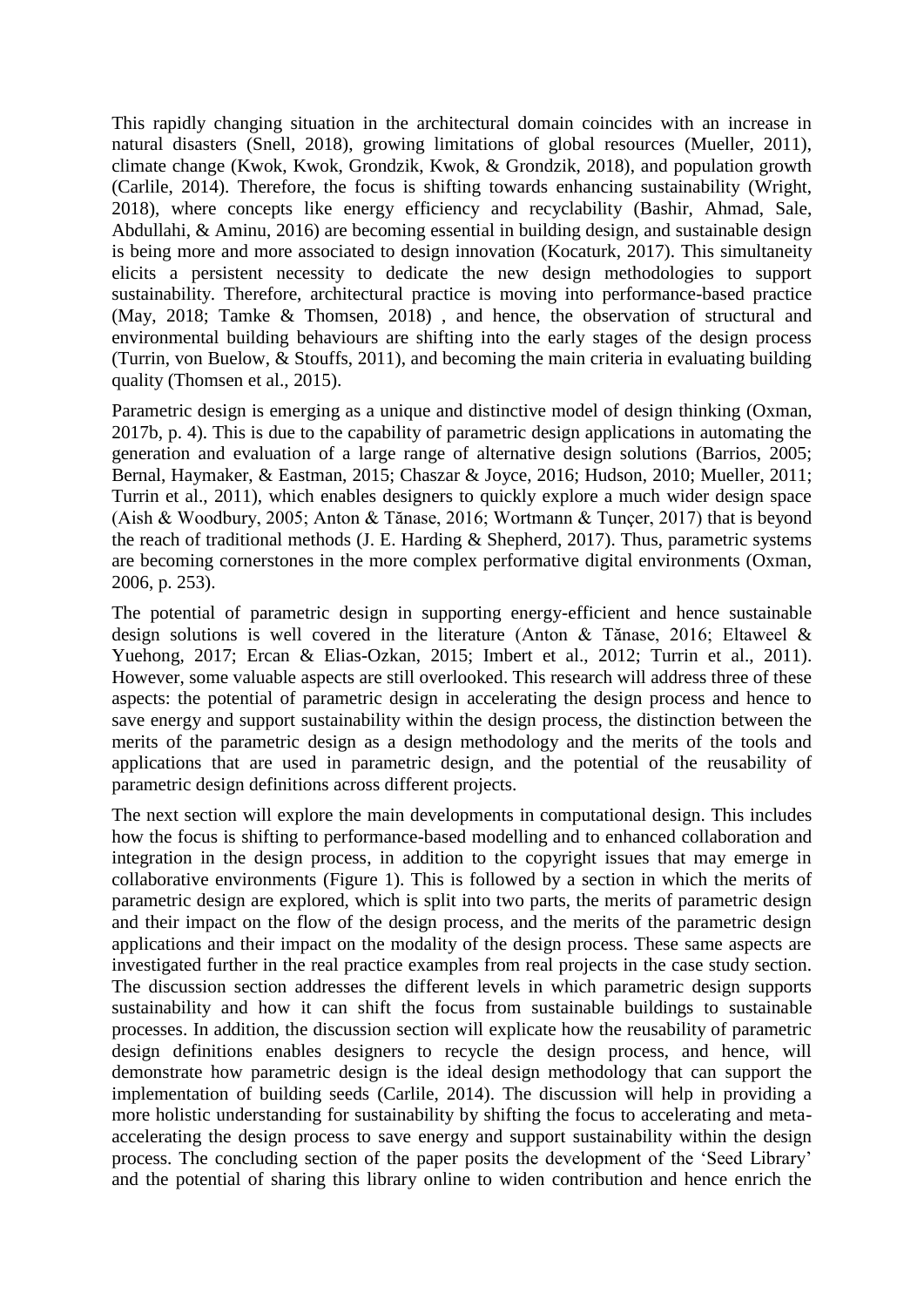library content. This section will draw on the earlier discussions to show the real potential of sharing libraries and how architects could inspire innovative approaches and ideas from the software industry and web 2.0 development industry to enhance the validity of the seed library and to motivate highly intellectual computation design specialists to share their work for the general public (Figure 1).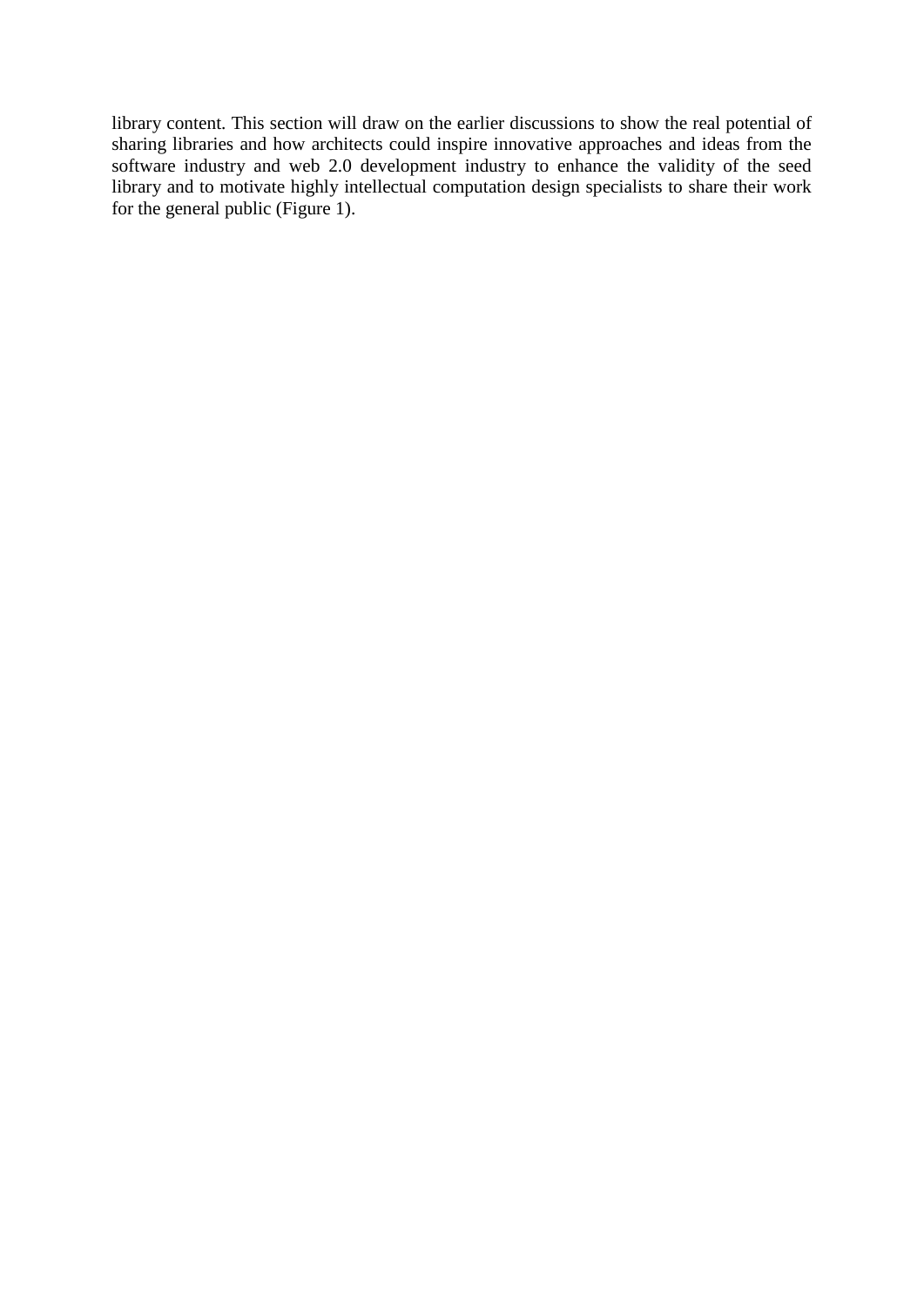

**Figure 1: Paper Structure**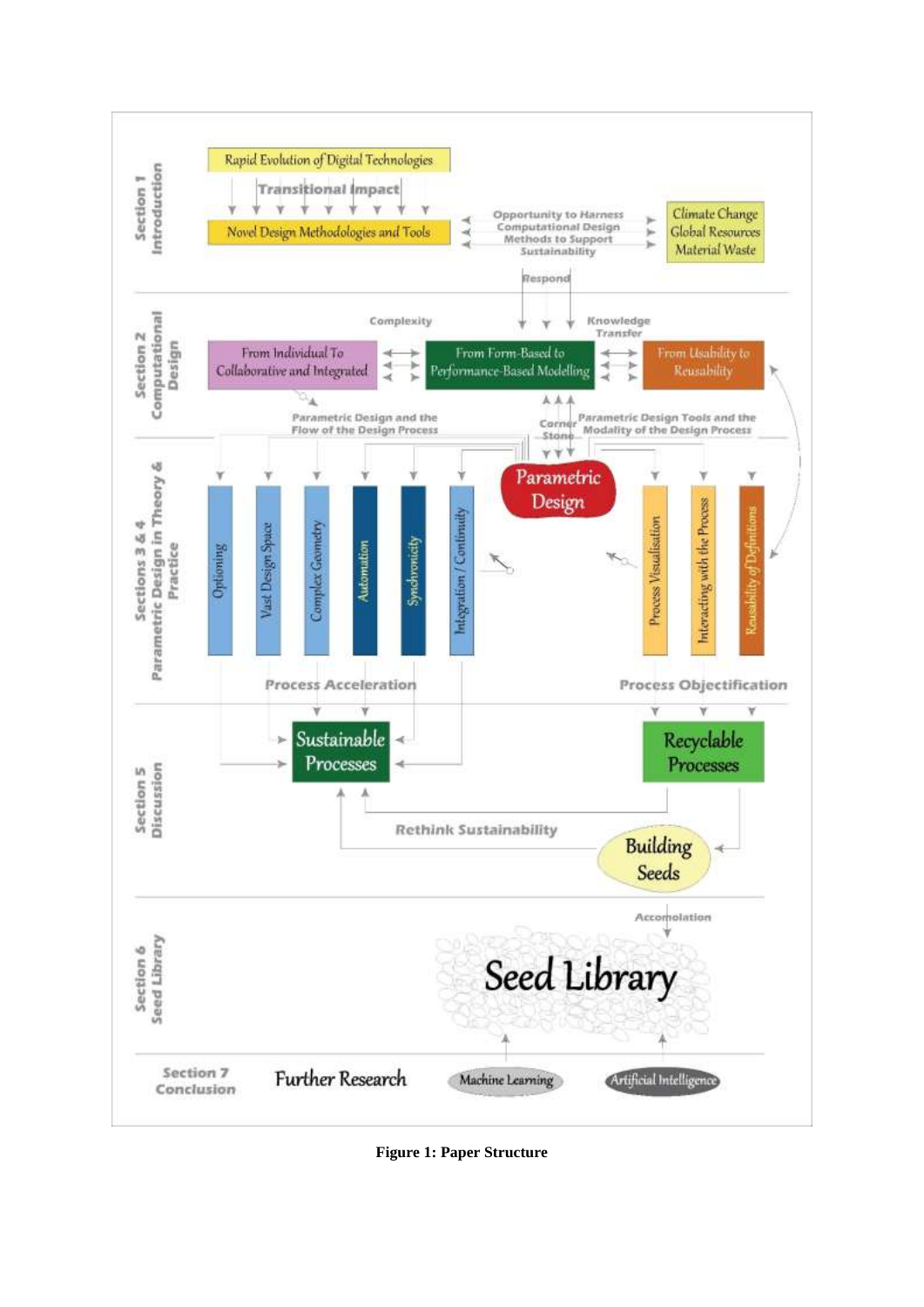# **CHANGES AND SHIFTS IN COMPUTATIONAL DESIGN**

The digital processes that facilitate the creation of buildings today offer a unique opportunity to redefine architectural practice (Bernstein, 2016). Consequently, large bodies of research and theoretical knowledge are being produced to prototype the new methods and understand their potential (Oxman, 2006; Tamke & Thomsen, 2018). While the new technologies of computational design are the central keystone of the production of new methods and theories (Oxman, 2006; Tamke & Thomsen, 2018), they are also acting as a catalyst to drive design innovation (Kocaturk, 2017), and so the theoretical basis of parametric design is becoming the nexus of theoretical production of computational design (Oxman, 2017a, p. 1). This section discusses the main changes and shifts in the architectural design process offered by the different computational design methodologies, in order to form the context from which parametric design is emerging.

# *Evolution of Computational Design: From CAD to Algorithmic to Performative*

Upon its ubiquity in the 1980s and 1990s (Penttilä, 2006), CAD proved its advantage over paper-based design due to its ability to speed up replications within the design process (Holzer, 2015). At that time, CAD was used as a representational medium for the 2D and 3D modelling and visualisation of design geometry by providing designers with an interface to modify views, and to enable walk-throughs within the limitations of Euclidian geometry (Oxman, 2017b). New features were later added to CAD systems that allowed a certain degree of interactive and precise control over smooth, doubly-curved, and complex spaces and geometries (Bhooshan, 2017). This has enabled architects to start migrating from Euclidean spaces and Cartesian grids (Kolarevic, 2004), and hence to provide habitats similar to those of nature (Bhooshan, 2016).

This tendency towards expanding the level of geometric complexity tractable appears to be a main factor that instigated the development of new software and modelling techniques to enhance generation, presentation and evaluation of complex forms. For this reason, architects started to interact with their tools using scripting to expand the functionality of traditional CAD applications by adapting, customising or completely reconfiguring software around their own predictions and modes (Burry, 2013). The main issue with scripting that might restrict its effective use, is its cognitive barriers as it requires new computation skills for designers (Oxman, 2017b).

New design approaches started to emerge, replacing the traditional 'direct manipulation' of geometry (Aish & Hanna, 2017) in CAD applications with new methods, such as algorithmic design, which relies on developing a set of genetic rules and instructions in the form of an algorithm to generate design forms (Frazer, 1995; Oxman, 2017b). This is where the concept of computational design started to emerge, whereby the digital technologies and computational methods were not only used as representational mediums for design forms, but also as integrated parts of the design process itself. In fact, using algorithms to generate geometry enabled the generation of novel design solutions that would have been impossible to achieve with traditional methods (Liu, 2010).

# **From Form-Based to Performance-Based Modelling**

In searching for new values, efficiency and environmental meanings for these emerging design forms, tools and approaches, architects started to explore new ways to respond effectively to the new environmental challenges. In fact, the rise of extreme weather events over the past 50 years (Snell, 2018) indicates that the rapid evolution of digital technologies is coinciding with a similar rapid evolution of natural disasters. According to Snell (2018), humans are introducing materials into the air; mainly carbon dioxide that is resulting from the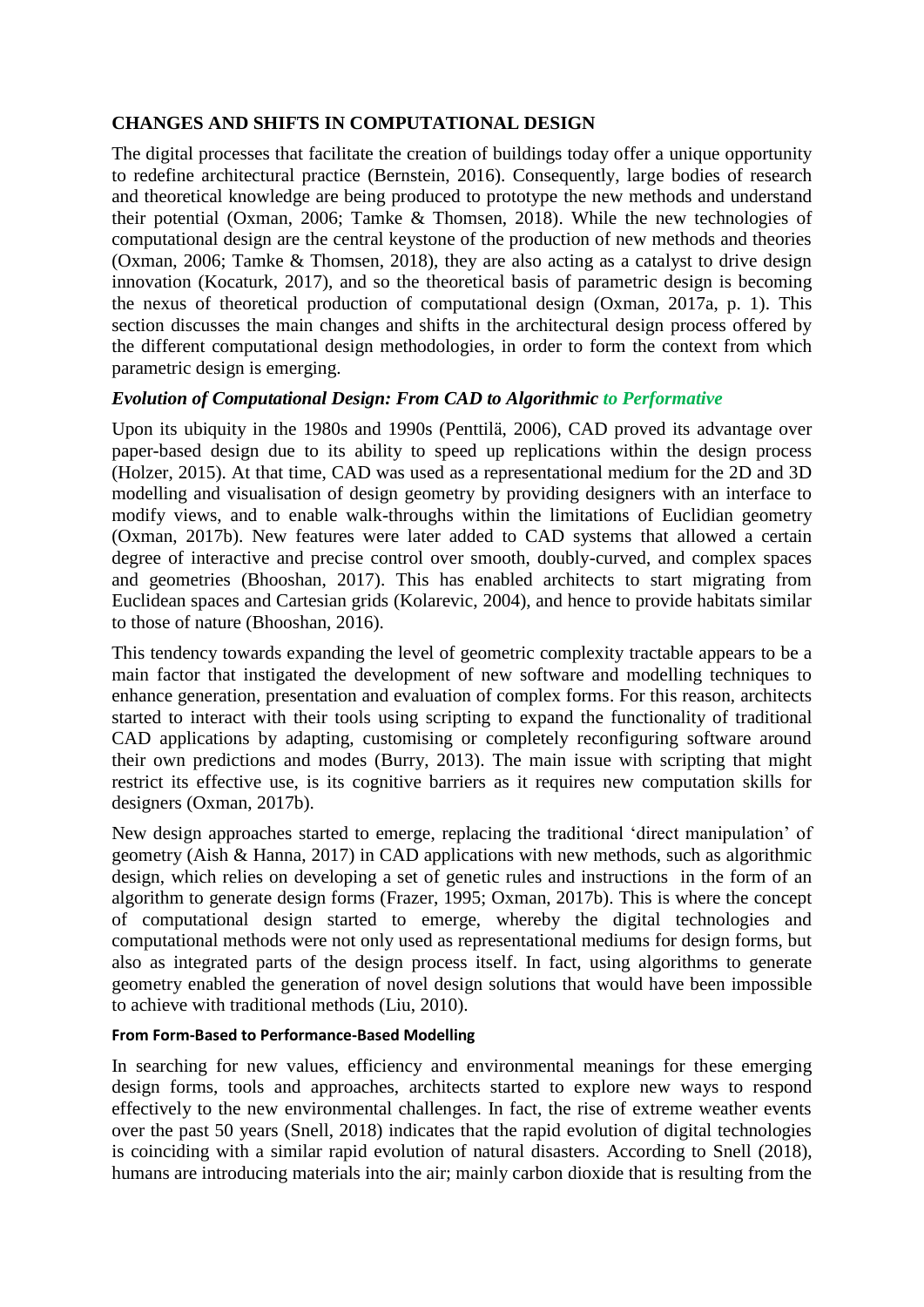combustion of fossil fuel, contributing to 'global warming', which is, in turn, affecting a series of other catastrophic environmental variables. Originating from the fact that potential disasters are mainly human-induced (Snell, 2018), together with buildings consuming one third of global energy (Wright, 2018) and producing 30-40% of carbon emissions (Snell, 2018), Wright (2018) emphasises the major role of architects in dealing with the problem. He uses the term 'unsustainability' to refer to the evaluation of the current situation, and suggests improvement towards prioritising sustainable solutions, where concepts such as, energy efficiency, recyclability, low impact resources (Bashir et al., 2016), thermal comfort, and indoor daylighting (Levenson, 2018), are becoming the main factors that should drive the design process in any current building project.

These changes require new methods to eliminate the limitations of conventional design methods, whereby building performance feedback is provided at a late stage of the design process, as the building design is already developed and hence, changes could be expensive (Mueller, 2011). In this case, the performative feedback can rarely be used to change the design form (Anton & Tănase, 2016). Therefore, the singularity of traditional geometric representation is now being replaced by inherent plurality of network information models (Tamke & Thomsen, 2018), where the observation of structural and environmental building behaviours can be shifted into the early stages of the design process (Thomsen et al., 2015), and feedback loops can be produced across the whole design process to inform and optimise decision-making processes (Tamke & Thomsen, 2018). This tendency is supported by a wide range of simulation techniques and analytical software that enable designers to model complex building behaviour, including environmental and structural performance, pedestrian flow, code compliance and other systems (Kocaturk, 2017, p. 166), and hence to engage more fully with the non-visual aspects of their buildings (May, 2018, p. 74).

As a result, the focus is shifting away from form-based modelling to performance-based modelling. On the one hand this results in increased complexity at the conceptual design stage where designers need to deal with a large amount of conflicting and heterogeneous information (Turrin et al., 2011). However, on the other hand, it gives designers the opportunity to embed intelligence into the conception and realisation of buildings (Kocaturk, 2017, p. 166), where the design process becomes more predictable and measurable (Bernstein, 2016), and the buildings become more comfortable, durable and energy efficient (May, 2018).

#### *From Individual to Collaborative, Integrated, and Data-Driven Processes*

#### **Collaboration and Integration**

The tendency towards increasing the level of complexity in design forms, and the increasing need to enhance the environmental performance of these forms, is resulting in a situation where, within a single project, a wide range of federated and coordinated models are being produced (Whitehead, de Kestelier, Gallou, & Kocatürk, 2011), and several software applications from different natures are being utilised (Michalatos, 2016). This situation is resulting in increasing complexity in the design process (Oxman, 2006; Thomsen et al., 2015), and is instigating indispensable need to enhance collaboration (Kocaturk & Codinhoto, 2009), which is becoming the main engine for innovation in architecture (Kocaturk, 2013).

From this necessity, the new digital technologies are allowing unprecedented levels of collaboration across fields of expertise (Sprecher & Ahrens, 2016). This is enabled through the use of integrated platforms, where ideas, tools, models, and algorithms are shared and exchanged throughout the different stages of the design process (Bhooshan, 2016; Fok &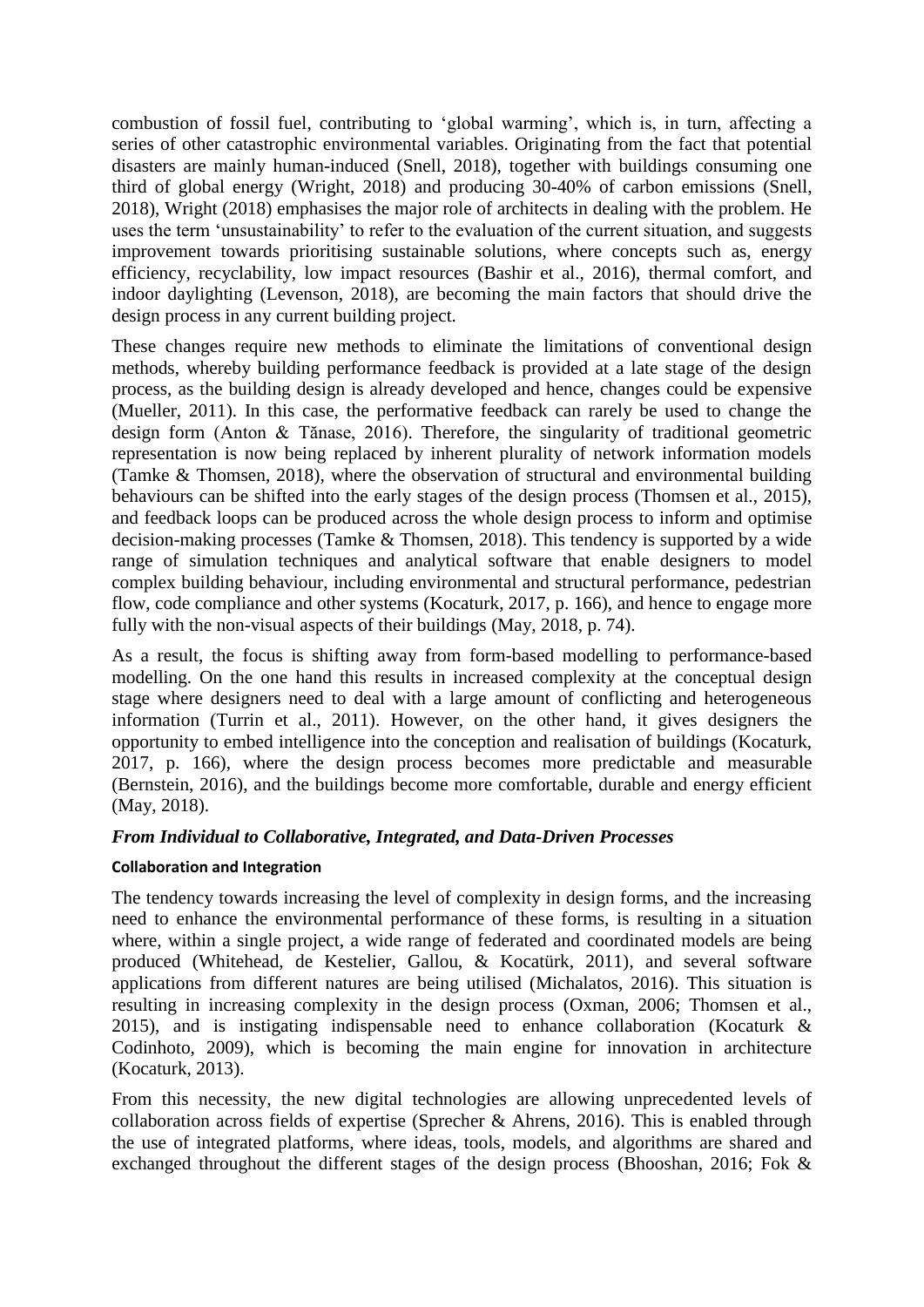Picon, 2016). In this case, different processes and decisions, such as choice of materials, structures and fabrication technologies are integrated into the inception stage of the design process (Oxman, 2017b).

#### **Information and Data**

This reliance on collaborative and interdisciplinary work environments and integrated platforms is facilitated through different digital technologies and software applications, that allow automated and real-time transformations of information and data at any time across disciplines and stages within the design process (Eastman, Eastman, Teicholz, & Sacks, 2011; Eynon, 2016; Kolarevic, 2004). According to Kocaturk (2017, p. 167), one of the problems in conventional design systems is the difficulty and high cost of collecting data, where data format and structure required manual transformation from paper into digital systems. This mechanism limits the use of data to specific technical functions instead of aiding high-level decision making (Construction Industry Knowledge, 2015 in Kocaturk, 2017, p. 167). From this limitation, the new digital technologies, especially Building Information Modelling (BIM) applications are not only increasing the intensity and extensity of data (Sprecher & Ahrens, 2016), but enabling integration and control over several levels of information (Anton & Tănase, 2016). In other words, the new technologies are allowing data to act as a new material for designers (Oxman, 2006), and as the 'new oil' of the digital age (The Economist, 2017) by improving the capacity to share, capture, measure, and compile processes to translate data into meaningful and actionable information (Barista, 2014 in Kocaturk, 2017, p. 167).

#### **Authorship, Ownership and Copyright**

Using integrated platforms to share information and models in collaborative work environments often incites nervousness in the industry around issues such as copyright and liability (McPartland, 2014). The concepts of ownership, authorship and copyright in the architectural domain have, historically, been problematic (Colletti, 2016; Picon, 2016). Currently, with the emergence of digital and open source architectures (Garcia, 2016), this issue is becoming even more problematic and complicated (Ruy, 2016).

The extraordinary diversification of architects' interventions and the increasingly complex modes of interaction in collaborative work are provoking difficulty in establishing the legal status of the various forms of involvement in the design process (Fok & Picon, 2016). This problem can be inflated when connecting design to fabrication systems, where the models rely on heavy, unexpurgated exchanges of raw digital information without regard for traditional definitions and divisions of labour and responsibility (Bernstein, 2016, p. 63). This situation provokes increasing necessity for architecture to resolve internal contradiction between ethics of its service and the requirements of its authorship (Ruy, 2016).

In an attempt to find solutions for this problem, Colletti (2016) states that in the film industry, a movie is understood as a collaborative effort, where a whole list is provided at the end of a movie to give credits for all contributors. He wonders why the same system is not applied in architecture, rather than presenting only architects, and sometimes engineers as the main and heroic creators of the whole building project. From this point, Michalatos (2016) introduces the notion of 'granular ownership' based on the use of 'granular models', that enable tracking the contribution of all participants in the design, where every single click is registered in a database with a timestamp attached (Michalatos, 2016, p. 113). This system enables accessing digital models so that all sorts of contribution could be evaluated based on the granular data structure embedded in the model, which will allow credits to be given to all participants (Michalatos, 2016). Bernstein (2016) also wonders why architects do not sell the methodologies they develop, rather than just selling traditional services. In this sense, the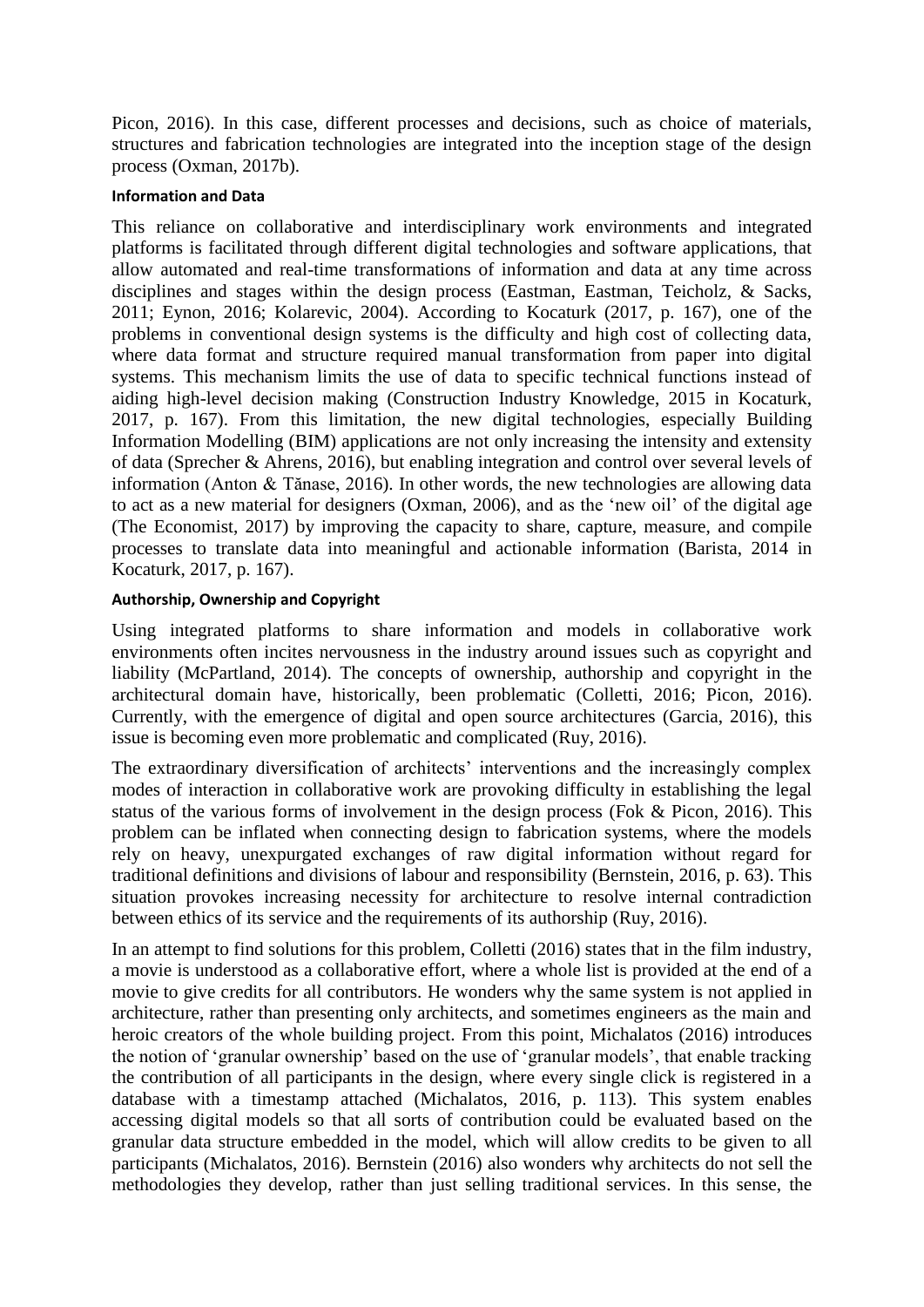ability of the granular data structures in recording and archiving every single detail could be the perfect tool to attribute credit.

The granular models concept appears to be inspired from the software industry and video gaming, where similar methods of collective and concurrent authorship are applied (Michalatos, 2016). This tendency towards importing ideas from other industries appears to have precedents. In fact, the use of integrated models to drive design was essential in shipbuilding and aerospace engineering for a long time before similar methods were adopted in architecture (Kolarevic, 2004). Similarly, parametric modelling was the basis for most mechanical CAD systems before it started to be utilised in architectural projects (Aish & Woodbury, 2005). This opens new horizons for architects to go beyond the limits of the AEC industry when seeking innovation.

## *From Usability to Reusability: Knowledge Transfer, Digital Libraries and Building Seeds*

The reliance on integrated platforms and the increasing deployment of information in collaborative work environments is increasing porosity among disciplines, and hence, resulting in ever-increasing convergence of knowledge, where researchers from multiple disciplines generate, share and recombine knowledge (Sprecher & Ahrens, 2016). This situation is not only replacing traditional geometric modelling by network information modelling (Tamke & Thomsen, 2018), but also challenging the infrastructure that underlies these models, leading to bigger, wider and deeper models (Tamke et al., 2018). Therefore, new methods are necessary to enable information transfer and knowledge, not only across disciplines within a project, but also across different projects.

#### **Research and Knowledge Transfer**

Many architectural practices are increasingly relying on research to enhance information and knowledge transfer, in order to deal effectively with the rapidness in the evolution of technologies. For example, the 'Specialist Modelling Group (SMG)' is an in-house research group at 'Foster + Partners' that carries out project-driven research and development (Whitehead et al., 2011). According to Hugh Whitehead (the Head of SMG), the tools and methods developed within the design process of a specific project are re-customised and reused for other projects (Whitehead et al., 2011). Likewise, ZHA (Zaha Hadid Architects) have ZHCODE, which is a research group that carries out a wide range of collaborative research to capture knowledge from precedent work to inform future design (Bhooshan, 2017). According to Bhooshan (2017), the main objective of this research is to excavate from practice and analyse historical precedents and methods in order to create cognitive models, information processing models and design methods, in addition to develop prototypes and software to inform later work. Such methods of working can enhance not only the porosity among disciplines, but also across different projects, allowing a shift in design thinking from the usability of digital tools and methods, to the reusability of those tools and methods, thereby allowing the knowledge, methods, and techniques that were generated in a design project, to be recycled in later projects.

#### **Digital Libraries**

Storing models, knowledge and methods for future reuse requires highly advanced data repositories and digital libraries. Ceccato (2010) states that the design teams at ZHA are provided with a variety of in-house online media and databases that contain a wide range of descriptive techniques, algorithms, and parametric scripts so that information and knowledge are recorded using different digital repositories to help in developing a sustainable and growing knowledge-base. This indicates that ZHA's teams can capture constructional and architectural knowledge and experiences from the different projects and transfer them from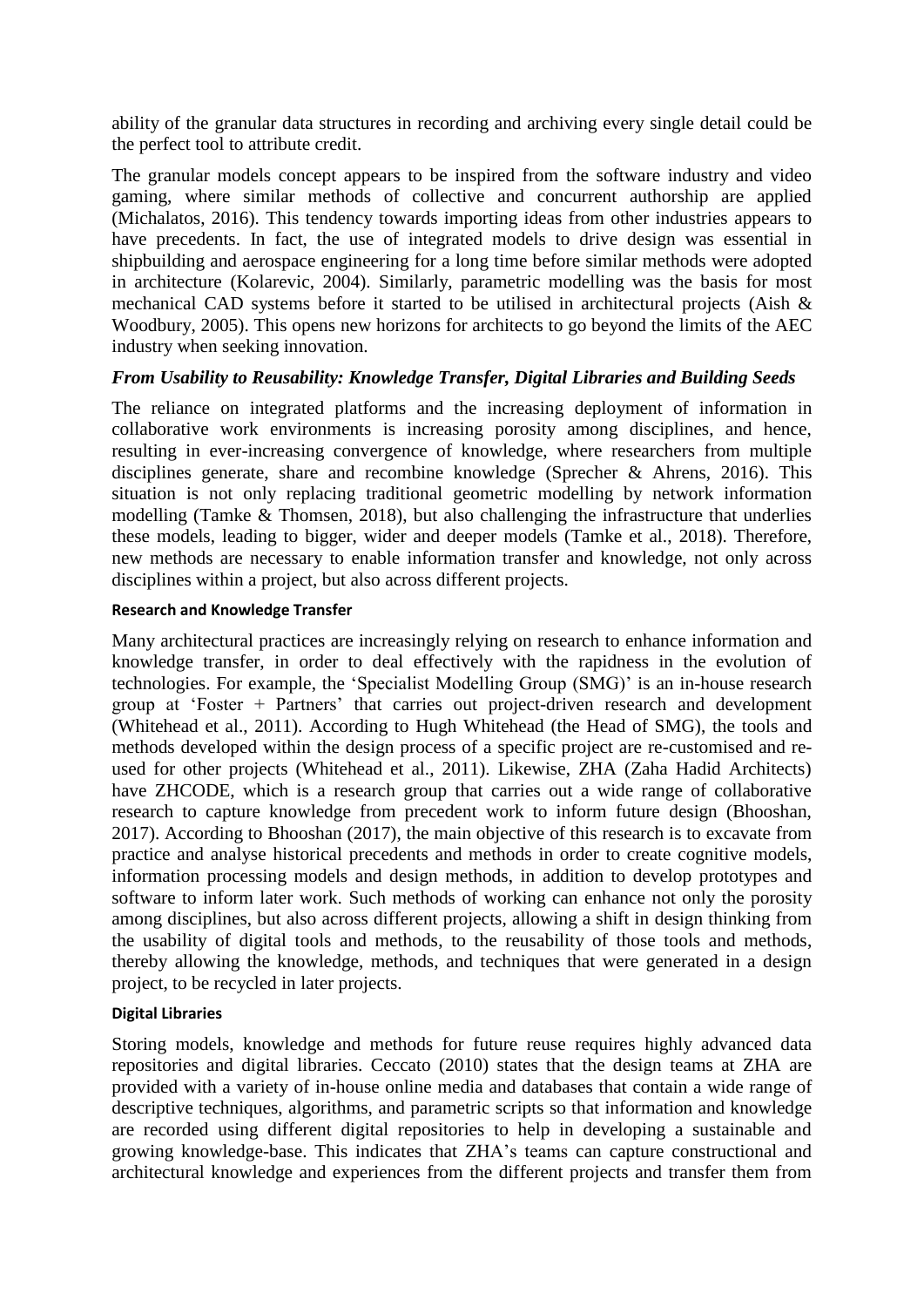one project to another. This reliance on databases and repositories appears to be a highly effective way to respond to the increasing multiplicity and the novelty of the digital technologies and methods applied in architectural practice, where designers rely on previous experiences and knowledge rather than reinventing the wheel in every single project. This can be even more effective if such kinds of database are available online for public use. Indeed, Tamke et al. (2018) mentions a wide range of digital libraries that are already available online, such as TensorFlow, Keras, CNTK, Accord.NET, Microsoft Azure, Amzon ML, and Google Cloud Platform. These libraries include a variety of algorithms, scripts, parametric models and many other content and services that support the creative production of knowledge and machine learning. This appears to be a further step towards more global level collaboration (Haidar et al., 2017), where the knowledge and experiences can be transferred across the globe rather than being limited to enterprise borders.

#### **Building Seeds**

Jen Carlile (currently co-founder of Outerlabs.io) spoke at length at KeenCon2014, in which she explained her views on how architects and engineers should think of smart ideas in order to radically speed up design and construction processes, and hence, respond to the significant population growth (Carlile, 2014). According to Carlile (2014), architects have the potential to inspire ideas from 'mother nature' such as the process of generating a tree from a seed, where this tree can take different shapes based on the location in which it is planted. She argues that the way buildings are being designed and constructed is not sustainable, as each building project is being approached from scratch following the same process over and over again. She suggests that it is time to think about designing 'building seeds', rather than single buildings; similar to the natural seeds in terms of the ability to generate buildings that can respond to the environmental context of the site they are 'planted' in. Similarly, within a scenario of a possible future of architectural design, Mueller (2011, p. 16) anticipates that designers will be able to develop behaviour models with generative capabilities, which will be used to 'seed' sites, neighbourhoods or cities with 'germs'. The germs will be able to automatically populate sites, neighbourhoods and cities to grow design solutions. Indeed, much criticism is placed on the 'waste' and the way the building industry operates (Kocaturk, 2017, p. 166). While Wright (2018) uses the term 'unsustainability' to refer to the current practice, where the principles of building sustainability are overlooked, Carlile (2014) in this context is criticising the processes in which buildings are designed and constructed, and hence shifting the focus from unsustainable buildings to unsustainable processes.

The building seed is a very important concept that inspires a wide area of investigation, which should focus on finding the appropriate tool and method that can enable the production of building seeds to accelerate processes in architectural design. This can be inspired from the second part of Carlile's (2014) speech, where she suggests that architects and engineers should learn from other disciplines; such as the software industry, where different applications are built on top of each other so that software developers benefit from the products of other developers, rather than building their applications from scratch. She wonders why architects do not follow the same process, whereby they provide libraries, tools and open sources for other architects to utilise and develop in order to inform different design projects. This will allow architects to develop systems and design tools on top of others' work, rather than repeating the same process again and again for every single building. She argues that this may help the slow moving AEC industry to achieve rapid growth similar to that of the software industry.

Similar tendencies can be seen in the web development industry, especially following the emergence of web 2.0, the generation of websites that allow the users themselves to upload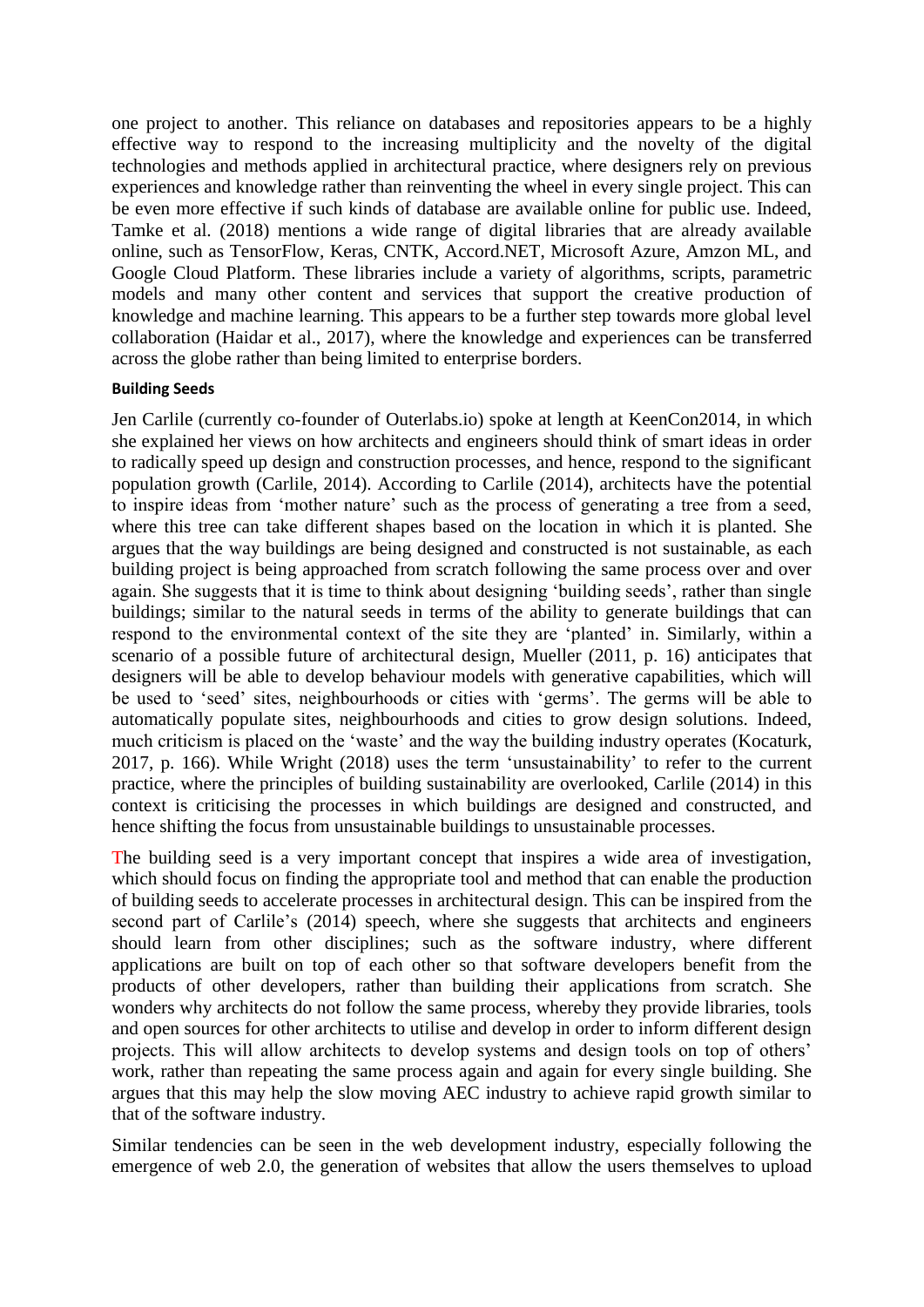their material, their media and their information (Barnes & Tynan, 2007; Thomson, nd). The main feature of such a kind of interactive website is that they give the website user the capability to upload their own material and information without the need to learn programming languages. This sort of interactivity with an extremely wide range of communities has resulted in a radical growth of different websites. For example, Wikipedia has developed an online encyclopaedia, where readers create and modify all of the articles. This policy has resulted in the emergence of an online encyclopaedia that contains millions of articles in many languages, which reveals the large benefit of such an interactive source of information, especially when it is compared to similar encyclopaedia such as Britannica, which is written by a handful of experts and scientists. This is another powerful example that shows how architects may inspire innovative ideas from web site development industry to achieve similar sensational results.

# *From Computational Design to Parametric Design*

Among the limitations of CAD applications and algorithmic design, the cognitive barriers of scripting, the shift towards performative modelling to support sustainability, the increasing need for collaborative environments and integrated platforms, together with the need to find the appropriate tool to empower the building seed concept, parametric design is emerging as a unique design approach to push some of those limitations and eliminate those barriers. Parametric design applications can be added as plug-ins to some existing CAD applications with a high level of compatibility (Holzer, 2015) in order to augment their functionality and push their limitations into much more complex and associative geometries that are beyond the reach of any CAD methods (J. Harding, Joyce, Shepherd, & Williams, 2012). In terms of scripting, parametric design tools offer designers visual platforms (Wortmann & Tunçer, 2017) to build scripts based on dragging and placing nodes (Aish & Woodbury, 2005) without the need for programming experience (Tedeschi & Andreani, 2014), which can eliminate some of the cognitive loads of text-based scripting (Oxman, 2017b). With regard to algorithmic design, parametric design can replace the singularity of design solutions in algorithmic design with a multiplicity of a wide range of automated and contextualised design instances for a much wider design space (Chaszar & Joyce, 2016; Hudson, 2010). Parametric design is becoming the cornerstone in performative modelling (Oxman, 2006), and hence it has proven a high level of efficiency in supporting sustainability (Eltaweel  $\&$ Yuehong, 2017; Imbert et al., 2012). The explicit nature in parametric design tools can offer a unique opportunity for external involvement within collaborative environments (Jabi et al., 2017). Finally, the ability to record history of form generation within a graph (J. E. Harding & Shepherd, 2017), together with the reusability of graphs across different projects (Aish  $\&$ Woodbury, 2005) can lead to the assumption that parametric design applications are the ideal tools to empower the building seed concept.

# **PARAMETRIC DESIGN AND THEORY**

Despite the fact that parametric design falls under the umbrella of computational design, the authors of this paper differentiate parametric design from other computational design methods due to its unique features (Oxman, 2017b). In this regard, Schumacher (2009) coins the term 'parametricism' to refer to the inflation of the concept parametric design, while the crucial 'ism' in parametricism takes on all the stylistic and social intentionality of a movement (Castle, 2016, p. 5). According to Schumacher (2016, p. 10), Parametricism is the only architectural style that can take full advantage of the computational revolution that now drives all domains of society. This section explores parametric design features and its related tools within the wider context of computational design and the rapidly evolving digitally driven methods in current architectural practice. While both Picon (2016) and Oxman (2006)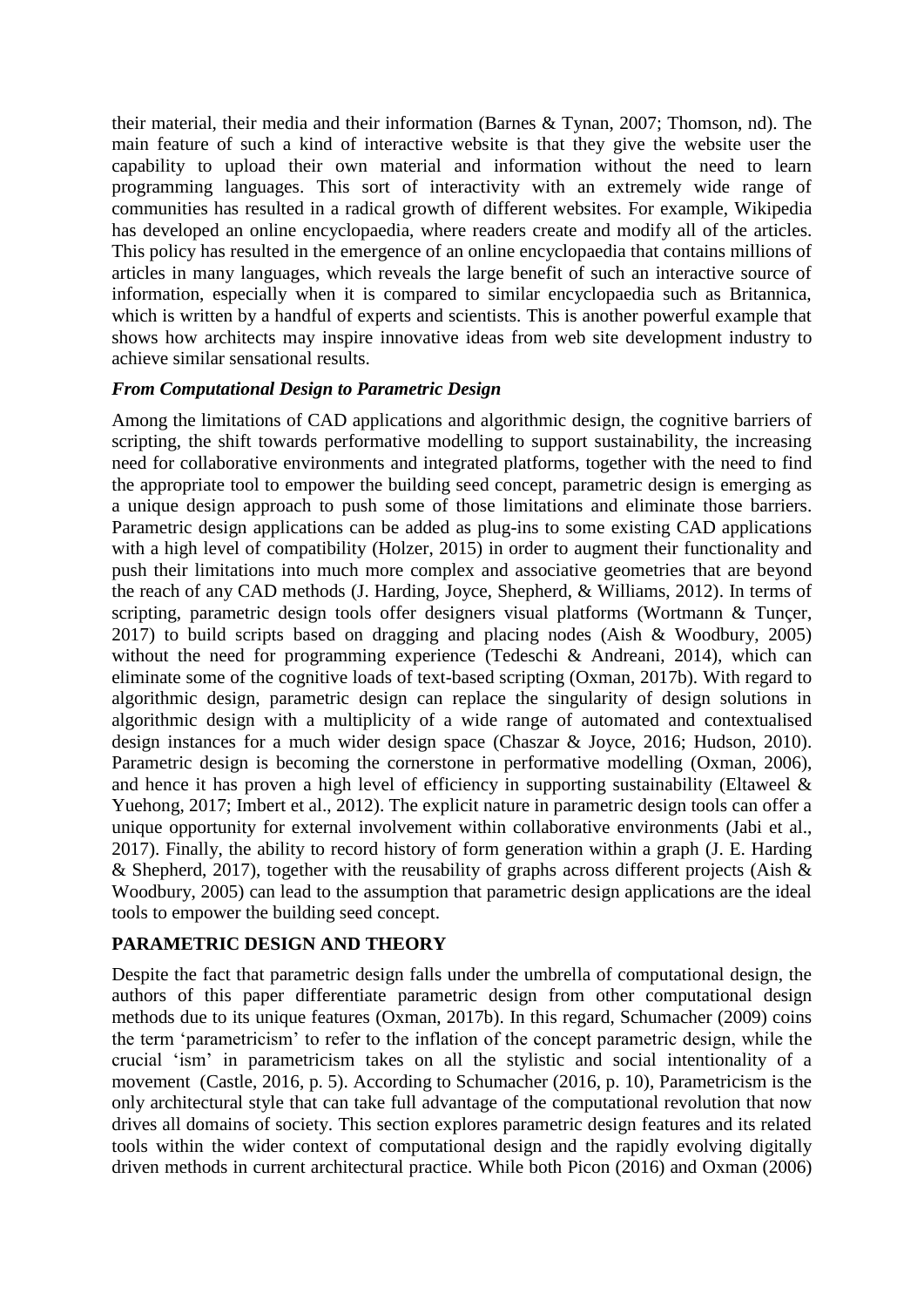emphasise the essentiality of investigating historical precedents to understand recent phenomena and current transformations, most of the parametric design features are investigated here in relation to traditional CAD methods.

# *Definition of Parametric Design*

According to Barrios (2005, p. 394), "parametric design is the process of designing in parametric modelling settings". Parametric modelling, in turn, involves the representation of geometric entities along with their relationships through associated components and attributes within a hierarchical chain of dependencies. Based on this hierarchy, each of the geometric attributes is expressed through a parameter. The parameters are then split into independent and dependent parameters, where the independent parameters act as inputs to feed data to the dependent parameters that receive data and apply changes based on this data (Turrin et al., 2011). More precisely, the process enables the dependent parameters to change automatically when the independent parameters change manually, allowing an automated generation of several instances of a basic design form (Turrin et al., 2011). In this light, parametrisation is the process of defining the relations between parameters. This includes which parameters in the parametric model will be fixed, which parameters will vary, which of the variable parameters are independently variable (manually changeable), and which parameters are dependently variable (automatically changeable), together with how the variation occurs, and the range of each variation (Barrios, 2005)

## *From Recyclable Buildings to Recyclable Processes: Parametric Design Tools and the Modality of the Design Process*

The vast array of software applications that are currently available for architects are challenging what can be described and recorded, what can be observed and interacted with, and what can be represented (Michalatos, 2016). This leads to a more crucial question of what constitutes an architectural object (Michalatos, 2016). While this critical point was already exemplified in the previous section through the example of granular models and their ability in recording, tracking and tagging every single contribution in a collective creation process (Michalatos, 2016), the new graph-based parametric design applications can be another valuable example to show how the design process can be recorded, visualised and hence objectified. In such a case, the ability to reuse this same process can lead to the definition of what in this paper is termed 'recyclable processes'.

#### **Parametric Design Tools**

Parametric design can be approached through different tools, including object-oriented programming, functional programming, and visual programming (Wortmann & Tunçer, 2017). The latest is currently gaining a wider recognition in parametric design as it makes scripting more accessible for users with limited or no programming skills (Tedeschi & Andreani, 2014) by offering a user-friendly interface (Ercan & Elias-Ozkan, 2015), where designers can manipulate graphical elements to create computer programs (Janssen & Wee, 2011). This can eliminate the necessity to write computer codes or text-based scripts, which is a substantial cognitive barrier for architects (Oxman, 2017b; Wortmann & Tunçer, 2017).

The most popular parametric modelling software applications that rely on visual programming are Bentley's GenerativeComponents™ (GC), McNeel's Grasshopper™, and Autodesk Dynamo™ (Anton & Tănase, 2016; J. Harding et al., 2012). The proliferation of such tools was mainly facilitated by their affordability, and compatibility with CAAD (Computer-Aided Architectural Design) systems (Holzer, 2015).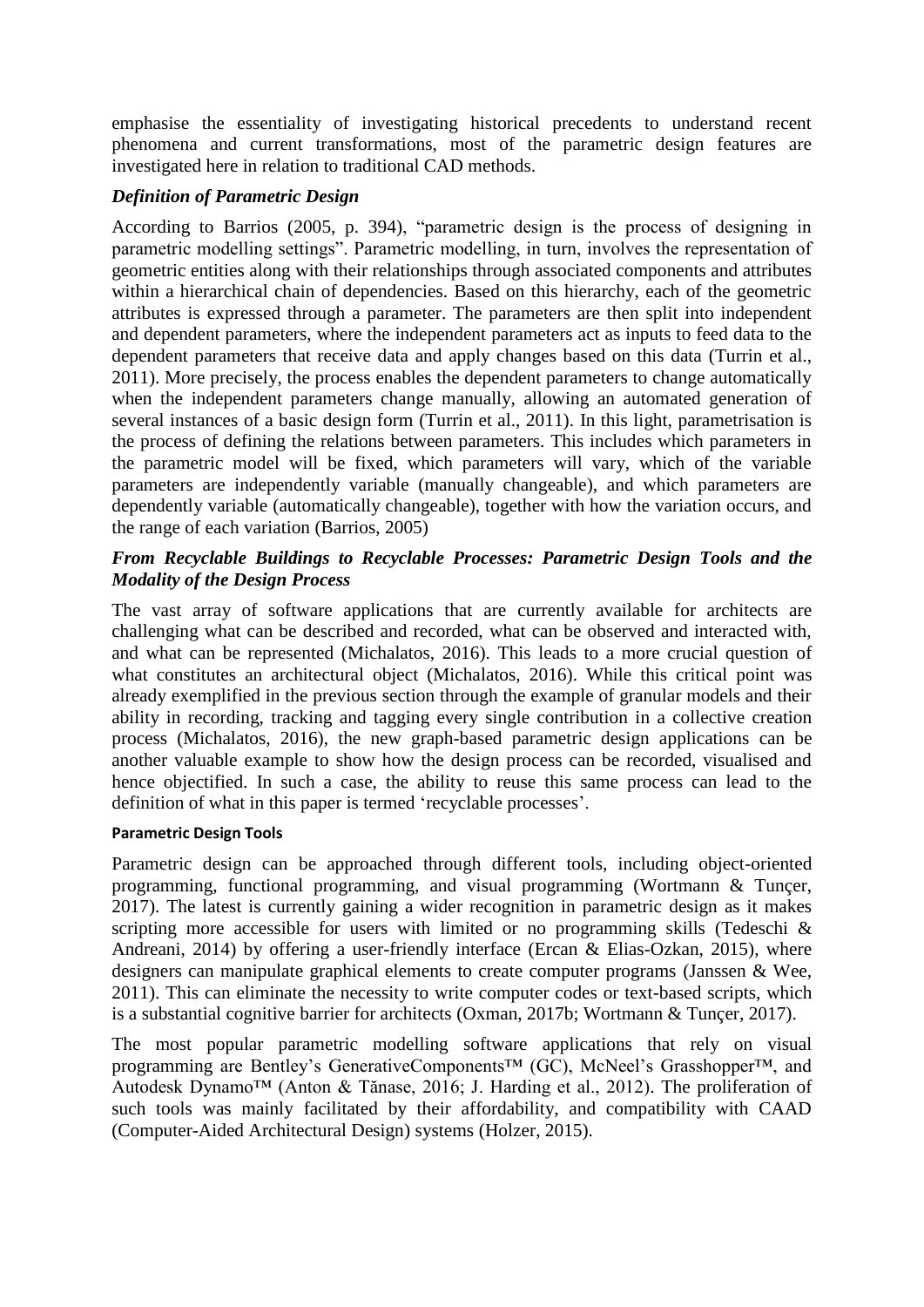

**Figure 2: Simultaneous and interactive display of the graph and the design object**

In a typical parametric design application, such as Grasshopper, the parametric design process relies on a simultaneous and interactive display of the visual image of the design object represented in the Rhino window, and a parametric definition in the form of a visual graph in the Grasshopper window (Oxman, 2017b) (Figure 2). Within this multiple representation, the building geometry is generated automatically while authoring the graph (J. Harding et al., 2012). The parametric graph consists of associated components (or nodes). Each of these components represent a block of scripting that receives input data from the leftside parameters, and changes it into output data on the right-side parameters (Khabazi, 2012; ModeLab, 2014; Reilly, 2014). Based on a set of logical algorithmic rules, the parametric definition is built by linking the output parameters of a component to the input parameters of another component (Janssen & Wee, 2011). The result is a single directed acyclic graph (DAG) made up of components and parameters (J. Harding et al., 2012), that allows a 'monodirectional and a real-time flow of data' (Turrin et al., 2011). This process enables automated and direct changes in the design object as some of these components added to Grasshopper can be linked to specific geometrical items in Rhino, where designers can place/remove, associate, and manipulate components and parameters in Grasshopper, and directly observe the results in Rhino (Jabi et al., 2017).

# **Visualising the Design Process in Parametric Design Tools**

Lawson (2011) highlights two design-related issues in architectural practice; firstly, architects communicate their design intentions through providing drawings that cannot encapsulate all the design information. Secondly, the symbolic representations used by digital systems cannot properly map the designers' mental symbolic representations. In this regard, J. E. Harding and Shepherd (2017) convincingly argue that the graph in parametric modelling acts as a cognitive artefact explicitly describing the history of the design development. More precisely, parametric design tools allow for the development of geometric relationships that are visualised in a hierarchical binary tree structure (the parametric graph), which represents a record of the internal logic of the design development process, where external representations act as auxiliaries to the internal representation in the mind (Bernal et al., 2015). This appears to be responding to Lawson's concerns by bridging the gap between the designer's internal visualisation and the digital systems, and allowing designers to explicitly represent their logical formation process (J. E. Harding & Shepherd, 2017; Jabi et al., 2017; Oxman, 2017b), rather than relying entirely on drawings (Lawson, 2011).

#### **Interaction with the Design Processes in Parametric Design Tools**

The development of the parametric graph is a new skill in design thinking (Oxman, 2017b), that is becoming an integral part of the design process (J. Harding et al., 2012). In such a process, designers work at two levels: 1. designing the parametric graph, and 2. interacting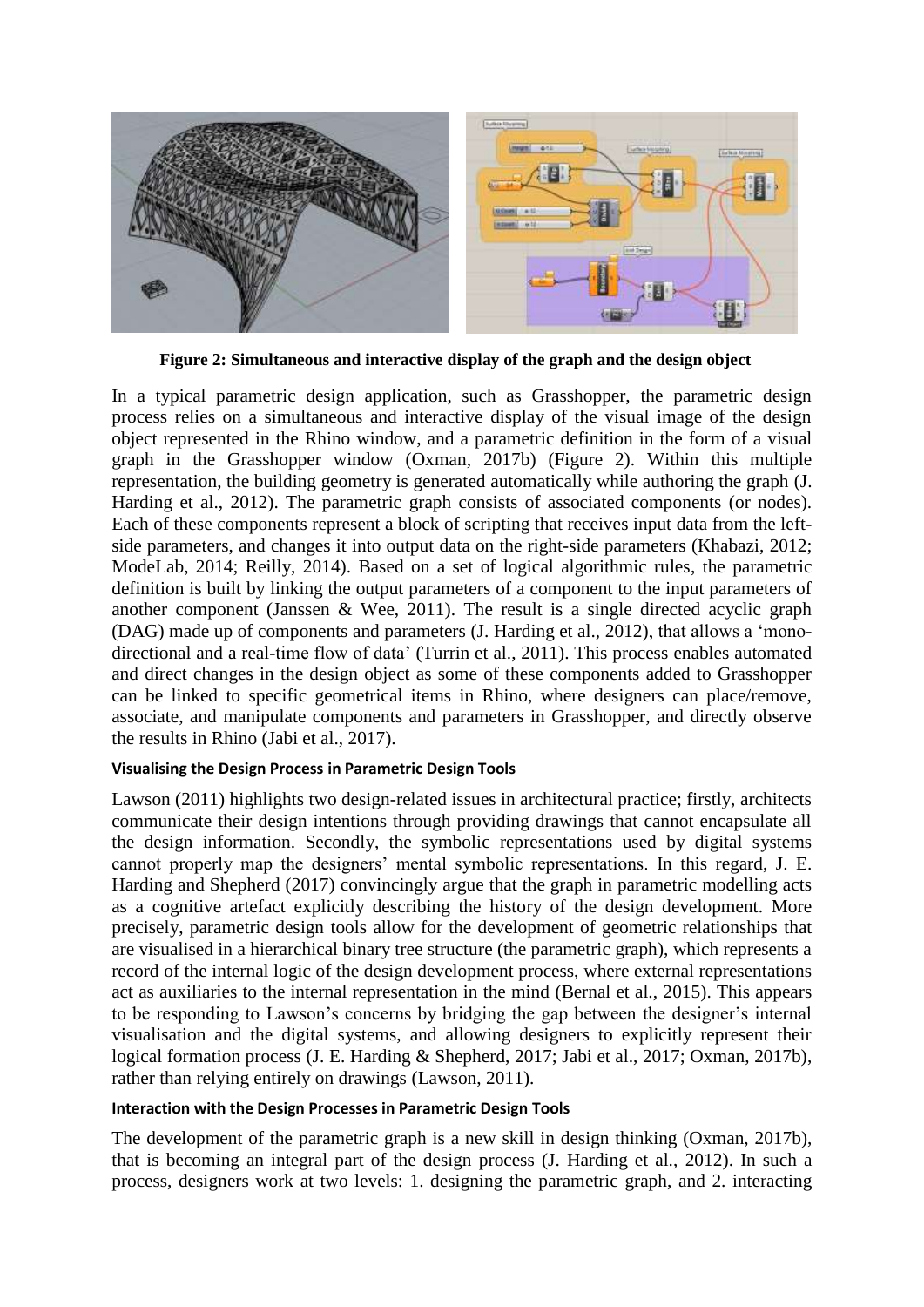with the graph by modifying parameters to generate options and search for meaningful instances (Aish & Woodbury, 2005; Oxman, 2017b). This feature in parametric design tools shows how, within such a design process, designers can interact with the very process, as building the graph is an essential part of the design process, where the components and associations in the graph represent the algorithmic logic of the design process that can be designed, modified and graphically illustrated. This can shift the interest from form making to form finding, where architectural practice transforms from a predefined fixed design to a process design (Anton & Tănase, 2016, p. 11). In other words, in parametric design applications, the design process can be designed in parallel to the design of a building, which is a new level in the design process.

Parametric design tools, therefore, appear to be changing the modality of the design process, as the process of structuring the graph is an integrated part of the design process (J. Harding et al., 2012) that can be visualised and interacted with. It could be argued that the new parametric design tools allow designers to objectify the process. In this case, the reusability of the parametric graph in other contexts (Aish & Woodbury, 2005) enables this graph, and therefore a piece of the design process, to be recycled in another design project, which in turn, can shift the focus from recyclable buildings to recyclable processes.

## *From Sustainable Buildings to Sustainable Processes: Parametric Design and the Flow of the Design Process*

While the previous section focused on the impact of parametric design tools on the design process, this section focuses on the impact of parametric design (as a design methodology supported by the tools) on the flow of the design process. This includes the capacity of the design space achievable, the flexibility and modifiability in the parametrically-driven processes and their impact on the pace of the design process; and the role of parametric design in collaborative environments and in supporting sustainability.

#### **Capacity of the Design Space in Parametric Design**

According to Bernal et al. (2015), one of the challenges of computational design approaches lies in supporting a divergent early design process. This has to respond to the limitations of tractable geometrical forms, and the limited number of variations achievable using conventional methods (Chaszar & Joyce, 2016). Dealing with such a problem is one of the main features of parametric design in which a wide range of design instances and variations can be explored, generated and tested simply by manipulating parameters (Barrios, 2005; Bernal et al., 2015; Chaszar & Joyce, 2016; Hudson, 2010; Mueller, 2011; Turrin et al., 2011). This can give designers access to a much wider (or even infinite) design space (Aish & Woodbury, 2005; Anton & Tănase, 2016; Wortmann & Tunçer, 2017). The seamlessness and immediacy in generating and testing design possibilities in parametric design often leads designers to unexpected routes, unconceived geometrical configurations, and unexplored design solutions (Jabi et al., 2017; Turrin et al., 2011). Chaszar and Joyce (2016) refer to this phenomenon as 'happy incidents', whereby favoured design decisions are taken based on unintended results. Therefore, it could be argued that the significant explorative power of parametric design can lead to design solutions that are not only beyond the reach of other computational methods, but also beyond the designer's perception. This shows how using a smart process such as parametric design can result in developing smart solutions.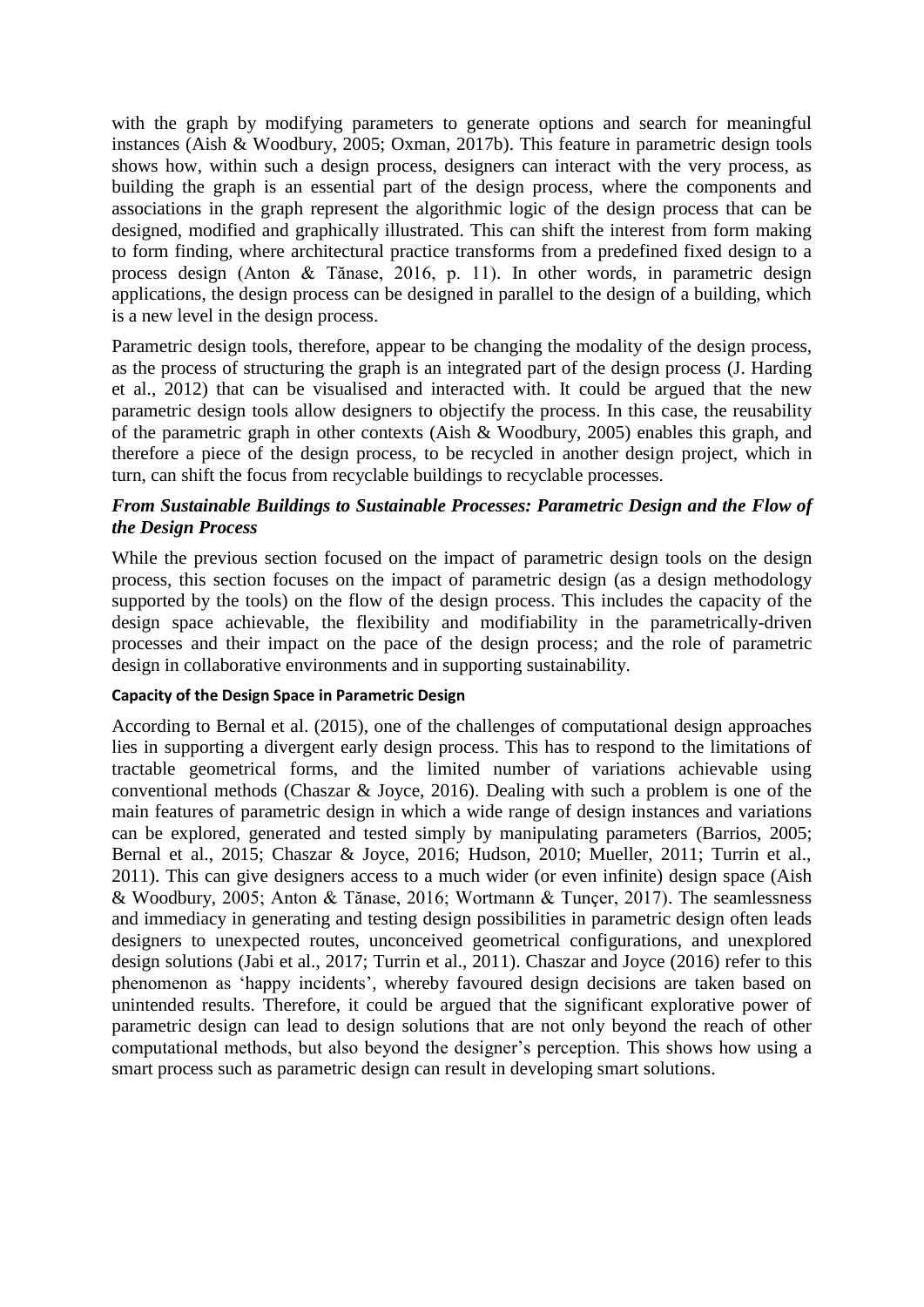

**Figure 3: A doubly-curved surface consisting of environmentally-informed differential panels: Concept Design by Adonis Haidar, University of Salford (2009)**

Another challenge that new digital systems need to address is 'the syndrome of repetition' in conventional systems that contradicts 'the dynamism, the constant change, and the minute incremental variations of the real world' (Oxman, 2006, p. 37). To confront this challenge, parametric design systems enable new design strategies based on differentiation, which can be defined as 'a type of topological parametric versioning schema that differentiates a formal topological pattern of the design in response to functional and contextual environmental goals and constraints' (Oxman, 2017b, p. 28). Differentiation (Figure 3) offers designers richer architectural experiences by enabling the integration of environmental, structural and buildability concerns into the design process (Wortmann & Tunçer, 2017, pp. 173-174). Kocaturk (2017) states that the new computational design technologies enable the exploration and rationalisation of 'vastly complex building forms', and the ability of parametric design in generating differentiated geometries can be a perfect example, where the level of complexity achievable is beyond the reach of any other CAD- or BIM-based methodology (J. Harding et al., 2012; Wortmann & Tunçer, 2017).

Parametric design can quantitatively and qualitatively expand the design space; in terms of the large number of variants that can be explored, while also providing the ability to explore complex forms which can later support the quality of the building performance. This results not only in a significant acceleration of the design process (Janssen & Wee, 2011), but also in improving the quality of buildings and their performance. This can be attributed to the ability in parametric design to pushing the generation, manipulation and evaluation of complex designs into the early stages of the design process, where the most impactful decisions are taken (J. Harding et al., 2012).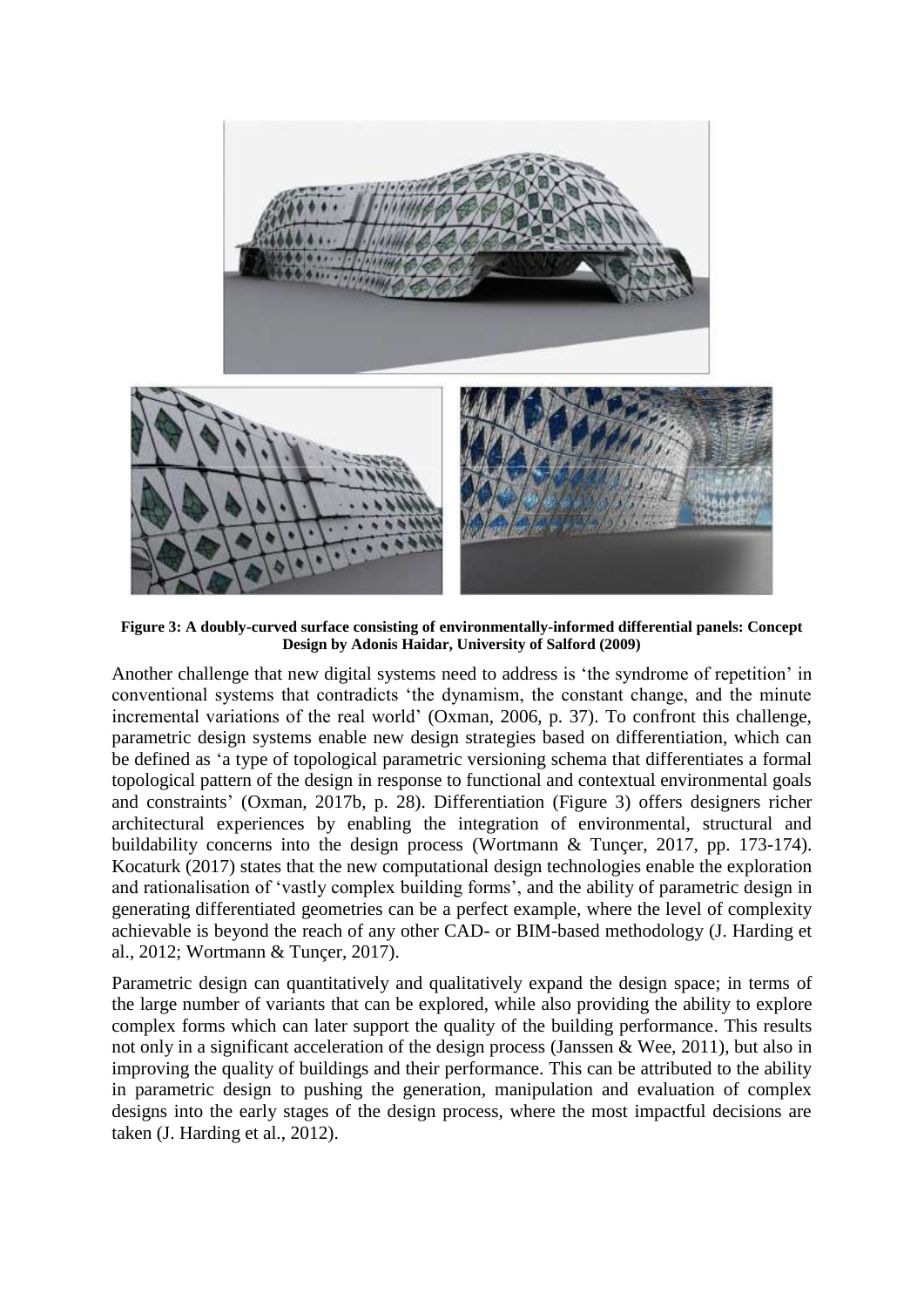#### **Flexibility and Modifiability in Parametric Design**

The implicit methods in CAD have struggled with the interpretation of complex development processes, where a simple change in the initial stages often results in a complete re-run of the process (J. E. Harding & Shepherd, 2017). For their part, Jabi et al. (2017) attributes this limitation to the poor editing environments in CAD systems, while Aish and Hanna (2017) argue that these systems rely on direct manipulation, which offers flexibility in the initial sketching stage. However, changing and modifying shapes becomes cumbersome in the development stage, as it often requires the deletion and recreation of the design model. Thus, in CAD applications, only the final result of the design object is displayed and the history of the process is kept implicit. J. E. Harding and Shepherd (2017) refer to this issue as a fragile link between the 'genotype and the phenotype'. This situation illuminates the potential of parametric design in addressing this fragile link, whereby parameters are associated to enable revisits and changes to previous modelling operations. From this, it is then possible to automatically and immediately update the final model (Aish & Hanna, 2017). In fact, parametric design tools, such as Grasshopper and Dynamo, keep a history of the design development process (the graph), where the design object is linked to its formation history through changeable parameters, allowing designers to access real-time feedback when exploring variations, rather than iterating the process manually (Chaszar & Joyce, 2016).

These features in parametric design appear to be a paradigm shift in the design process, as it challenges the definition of the design stages, and changes their sequence by enabling a direct link between the conceptual design stage and the final stage, where any change in the initial steps of the design results in automated update to the final result. This seamlessness and flexibility in the design process offered by parametric design has the potential to significantly accelerate the design process, which reveals a different aspect of sustainability, since this acceleration can reduce working hours and energy consumption within the design process, resulting in sustainable processes.

#### *Parametric Design in Collaborative Environments*

When considering innovation in architecture, Kocatürk and Medjdoub (2011) argue that innovative architectural practices should not focus merely on adopting technology, but on harnessing digital technologies to structure and coordinate collaborative and multidisciplinary design intelligence. In this regard, the explicit nature of modelling with parametric design provides the opportunity for different participants to engage more in the process, which is not the case when relying on 'black box tools' (Harding & Shepherd, 2017), such as CAD tools. Indeed, Jabi et al. (2017) attribute this capability in parametric design to the explicit, repeatable and communicable relationship between the design intent and design response offered by parametric modelling tools.

Within the same context, Bhooshan (2017) attributes the difficulty of supporting collaborative and interdisciplinary working in AEC practice to the difficulty in exchanging geometry between the edit-friendly CAD applications and the numerically-biased CAE (Computer-Aided Engineering) applications. To address such a problem, parametric design methods enable designers to test the constructability of architectural geometric building components (Holzer, 2015). More precisely, parametric design allows for the testing of design variants against specialist criteria, where the design form can be translated into buildable components and the construction documents can be extracted automatically from parametric models (Hudson, 2010). Furthermore, the new advances in fabrication technology alongside the seamlessness and rationality of information flow in parametric applications result in an enhanced tectonic relationship between design and fabrication. In such a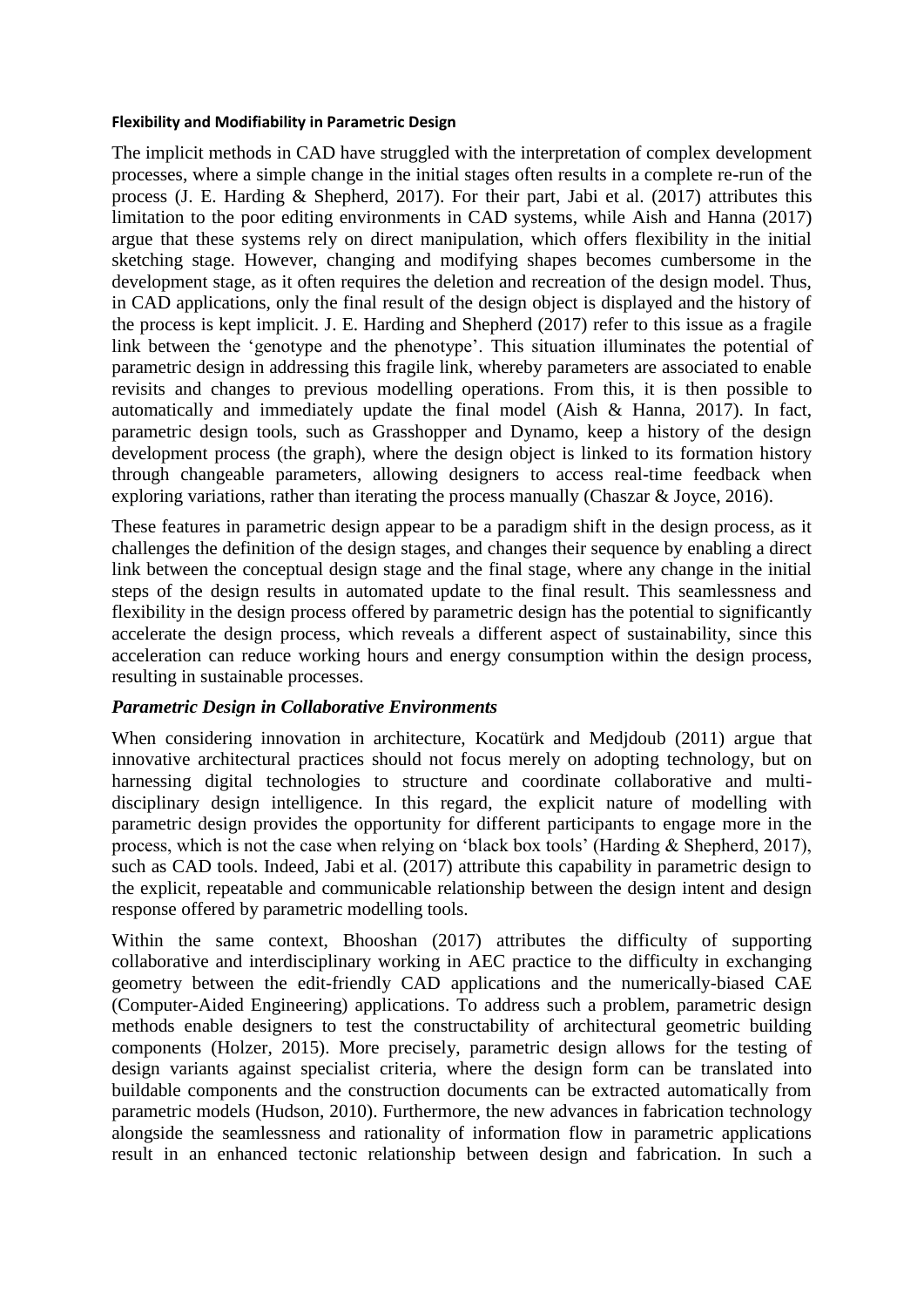situation, the fabrication processes are integrated into parametric systems, where the manufacturing data can be obtained directly from parametric models (Oxman, 2017b).

In general, parametric modelling applications enhance the integration between architectural design and engineers in collaborative environments, where different processes, such as materiality, fabrication, structural engineering, and environmental design, represent integral parts of the architectural design process (Bhooshan, 2017). This results in digital continuity in the design process, from design to production (Kolarevic, 2004; Oxman, 2017b).

## *Parametric Design and Sustainability*

As discussed earlier, the irresponsible energy consumption, and the resulting climate change and natural disasters (Snell, 2018) are pushing architectural practice towards an emphasis on the environment, energy efficiency and minimal waste. Hence, sustainable design is being more and more associated with design innovation (Kocaturk, 2017). In this regard, one of the main concerns is to find methods to shift the provision of the environmental performance of buildings into the early stage of the design process (Mueller, 2011; Thomsen et al., 2015). This is where the value of parametric design arises, as it allows variations, iterations and feedback loops to be automated from the early design stages (Bernal et al., 2015; Hudson, 2010). This potential in parametric design can be enhanced either by connecting parametric design tools into simulation software, or by adding built-in components inside parametric design tools (Ercan & Elias-Ozkan, 2015). A variety of analysis software, such as Ecotect, EnergyPlus, Radianc, Daysim and OpenStudio, are available that can be used in combination with parametric modelling in order to influence design form, as opposed to its environmental performance (Anton & Tănase, 2016). Furthermore, new plug-ins dedicated to environmental performance have been developed recently, such as Ladybug, Honeybee, Diva and Geco. These applications can be integrated into the parametric definition in Grasshopper, so that the environmental performance can be analysed and obtained directly from the parametric model (Ercan & Elias-Ozkan, 2015; May, 2018).

All the previously discussed aspects show the different ways in which parametric design can significantly accelerate the design process by of flexibility, automation and synchronicity in generating evaluating a wide range of design alternatives and by integrating architectural and engineering platform to enable digital continuity and hence, to avoid interruptions of the workflow within the design process.

# **CASE STUDY: PARAMETRIC DESIGN IN ARCHITECTURAL PRACTICE**

The previous section discussed the potential benefits of parametric design in accelerating processes and so supporting sustainability within the design process, creating the necessity to explore this potential within real practice. In addition, the reusability of parametric definitions offered by parametric design tools, and its potential in enabling process recyclability, together with the disregard of this potential in the literature, all raise questions about the possibility, achievability, and efficiency of recycling parametric definitions in real practice and within real projects. Therefore, this section will investigate the benefits, impact and potential of using parametric design in architectural practice, and how parametric definitions can be reused, recycled and hence, treated as building seeds in real architectural design projects.

# *Method*

#### **Case Study**

Despite the large body of theory that is being produced to explain and document the significant potential of parametric design, this design methodology is still misunderstood (Jabi et al., 2017) and marginalised (Schumacher, 2016). This contradiction questions the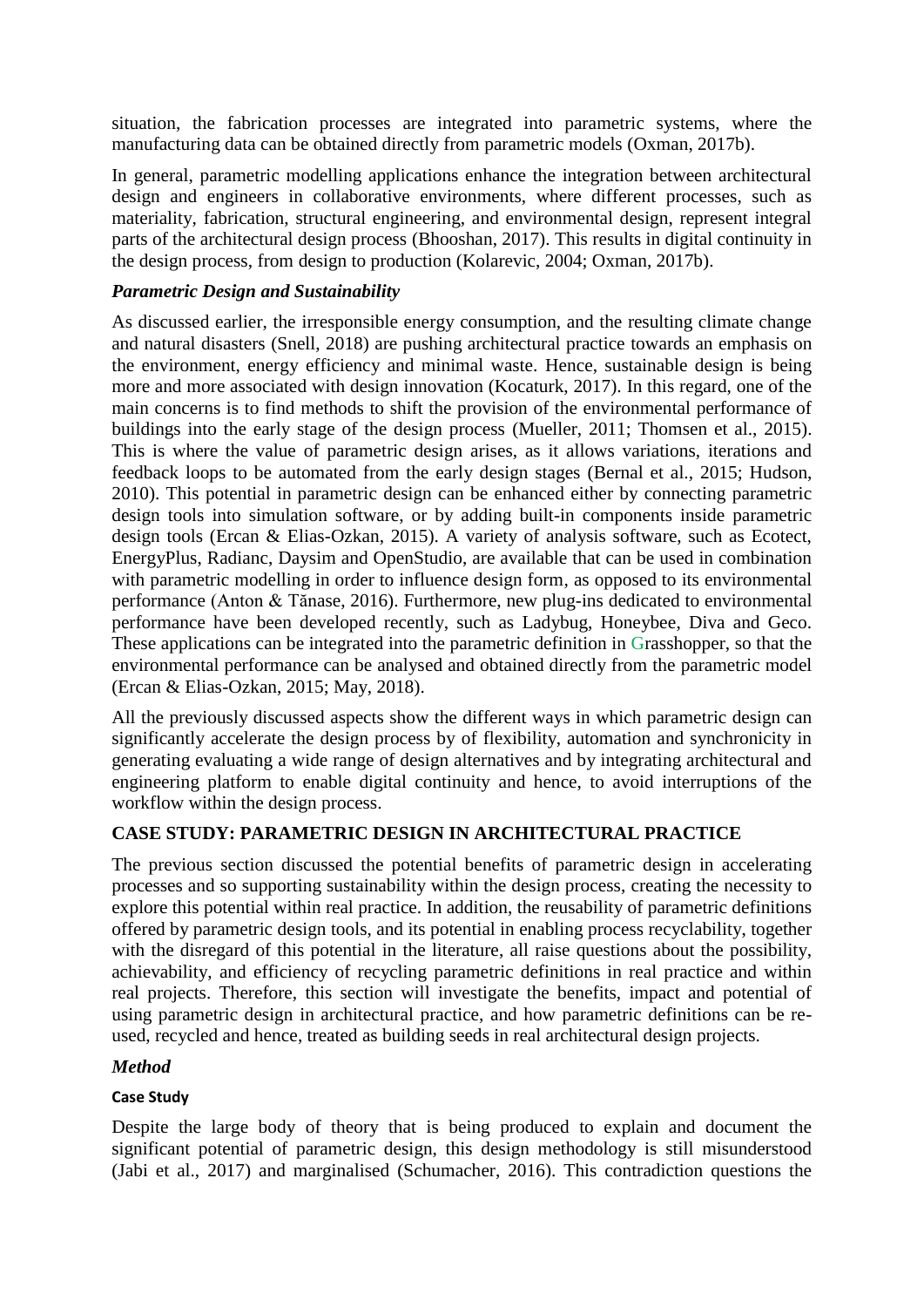maturity of the parametric design theory as it appears to be based on minimal practice. In fact, the novelty of parametric design and its rapidly evolving tools require continuous evaluation of its potential within research that relies heavily on practical and recent examples. While the case study research methodology involves the investigation of contemporary phenomenon in its real-world context (Yin, 2014, p. 16), this paper provides a different interpretation for parametric design features, through the presentation of the 'sustainable process' concept to enhance overall sustainability, as this needs further investigation in a practical context. A case study methodology is mainly used when the boundaries between phenomenon and context may not be clearly evident" (Yin, 2014, p. 16) as is the case here, through the disregard in the literature of the potential of reusing parametric designs across projects, together with the lack of practical context that can clarify how the seeding approach would work in real practice. Therefore, the case study methodology is appropriate for this research.

Parametric design is a design approach that represents the 'unit of analysis' and hence 'the case' in this case study. While the merits of parametric design will be explored within their practical context, they will be divided into the merits of parametric design as a design methodology and as a tool, which is the same way they were divided in the previous section.

The data were collected through semi-structured interviews to enable flexibility and depth in the investigation (Saunders, Lewis, & Thornhill, 2015). Interview questions were derived from the literature, and were narrowed down based on the specific objectives of the research to enable the investigation of the potential of parametric design in comparison to the arguments reviewed in the literature. The interviewees were asked about their views regarding the benefits of parametric design, and its role in supporting collaboration, together with the ability of reusing parametric definitions and the problems that may arise within practice.

#### **The Participants**

In an attempt to get the most valid and reliable results in the case study, the selection of participants focussed on establishing a high level and multi-faceted diversity amongst participants. Therefore, the participants were selected from different locations around the world. Moreover, they possessed different levels of experience and knowledge in parametric design, and so the participants are split into three groups: experts, competent users and researchers.

| Group          | <b>Description</b>                                                                                                                        | Participant<br>code | <b>Practice and</b><br>position                                     | <b>Parametric</b><br>Design<br><b>Experience</b><br>(in years) |
|----------------|-------------------------------------------------------------------------------------------------------------------------------------------|---------------------|---------------------------------------------------------------------|----------------------------------------------------------------|
| <b>Experts</b> | Architects who have demonstrated<br>efficiency and success in utilising<br>parametric design in a wide range of<br>architectural projects | E1                  | Digital Design<br>Manager at different<br>practices (USA)           | 9                                                              |
|                |                                                                                                                                           | E2                  | Architect at<br>architectural practice<br>(Germany)                 | 6                                                              |
|                |                                                                                                                                           | E <sub>3</sub>      | Architect and<br>Mathematician at<br>Architectural<br>practice (UK) | 5                                                              |
| Competent      | Architects who have utilised parametric                                                                                                   | C <sub>1</sub>      | Architectural                                                       | $\overline{2}$                                                 |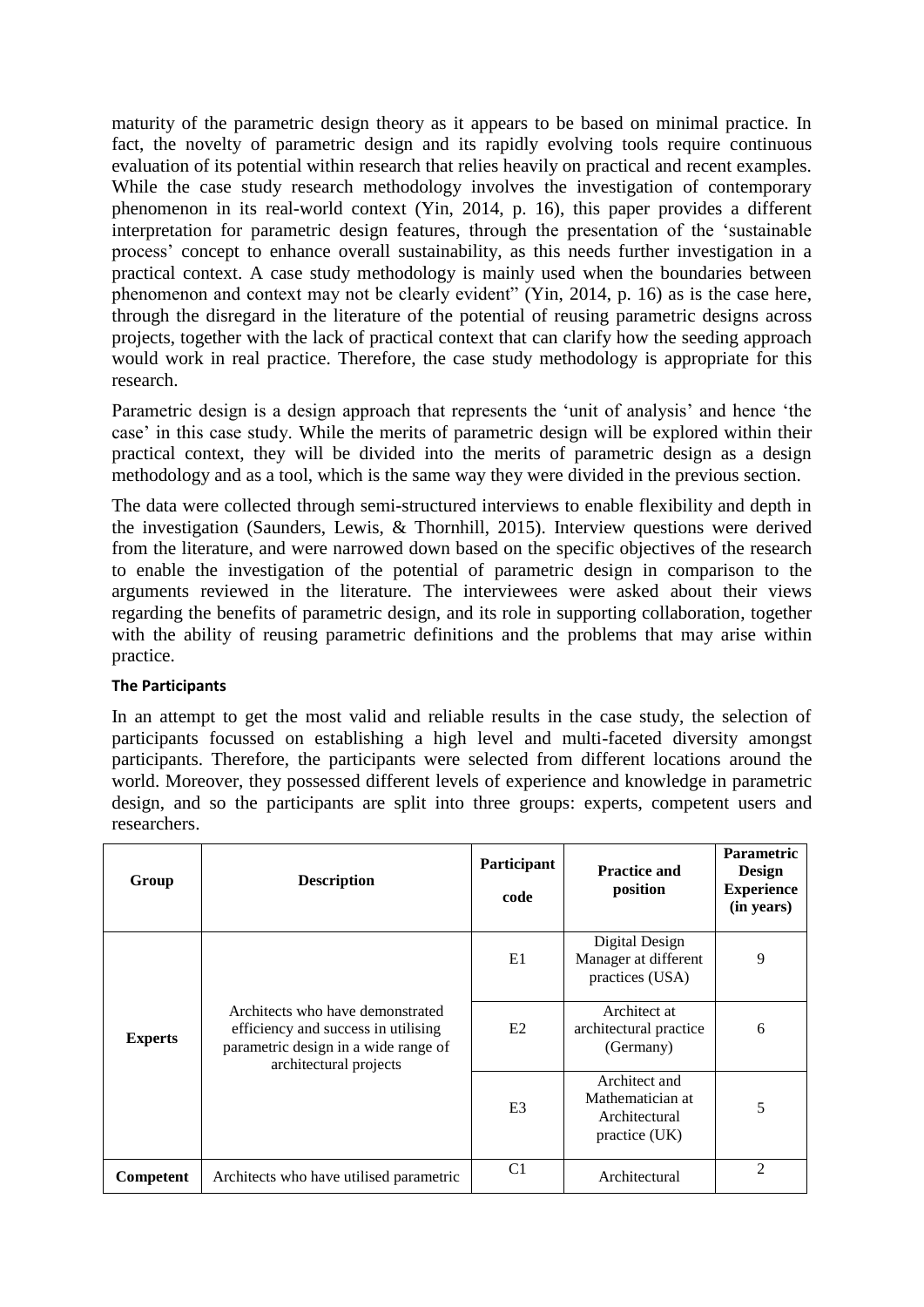| <b>Users</b>       | design successfully in a limited number<br>of projects                                                                                                                                                                                                                                                        |                | Assistant at a leading<br>practice, UK                                         |                             |
|--------------------|---------------------------------------------------------------------------------------------------------------------------------------------------------------------------------------------------------------------------------------------------------------------------------------------------------------|----------------|--------------------------------------------------------------------------------|-----------------------------|
|                    |                                                                                                                                                                                                                                                                                                               | C <sub>2</sub> | Senior Architect at a<br>leading practice, UK                                  | $\mathcal{D}_{\mathcal{L}}$ |
|                    |                                                                                                                                                                                                                                                                                                               | C <sub>3</sub> | Architect at a<br>construction<br>company, Canada                              | 3                           |
| <b>Researchers</b> | Architects with a robust research<br>background who have a wide range of<br>knowledge in parametric design, but<br>their experience is based on limited<br>practice. The main focus for the<br>researchers is to push the use of<br>parametric design in their firms and<br>spread awareness of its potential | R <sub>1</sub> | Senior Architect/<br>Researcher at<br>architectural practice,<br>Canada        |                             |
|                    |                                                                                                                                                                                                                                                                                                               | R <sub>2</sub> | Architect, Research<br>Associate at a<br>leading architectural<br>practice, UK |                             |

# *Parametric Design and the Flow of the Design Process*

According to the experts interviewed in this study, parametric design was heavily used in a wide range of architectural projects that ranged in scale from a chair to skyscrapers, and included an airport, a metro station and football stadium projects. In all these projects, parametric design demonstrated a higher level of efficiency in tackling design problems in comparison to conventional design methods. In general, there is a consensus amongst participants that tackling complex geometry problems is one of the main purposes for using parametric design, which demonstrates the potential of parametric design in giving access to a wider design space that cannot be explored using traditional methods.

# **Parametric Design and the Pace of the Design Process**

E2 states that using parametric design in their design projects gives them flexibility in exploring different design options, where they can manipulate parameters and the model recreates itself as a new version to display the results in real time. This method of designing enables them to keep track of the design throughout the whole process, and to speed up the pace of the design process. Therefore, E2 emphasises the capability of parametric design in accelerating the design process, which is not the case in the reviewed literature, where the focus is on automation, flexibility, modifiability and all of the other aspects that appear to be progressive results, which lead to process acceleration.

According to E1, the most substantial contribution of parametric design is its ability to automate some activities within the design process by performing repetitive tasks. They argue that this function cannot replace the human, but allows the computer to be a repetitive machine, rather than the human, as was the case in conventional design methods. This is another argument that explains how parametric design enables the acceleration of the design process. Furthermore, automating repetitive tasks appears to have a significant impact on the design product, as it will save designers' time and effort, and hence, will give the opportunity to focus more on providing smart and highly performative buildings, rather than spending valuable-time on cumbersome and repetitive tasks.

The potential of parametric design in automating repetitive tasks and so accelerating the design process was demonstrated through an example given by E3. They stated that they used Dynamo to automatically provide the layout of seats in a large football stadium project in the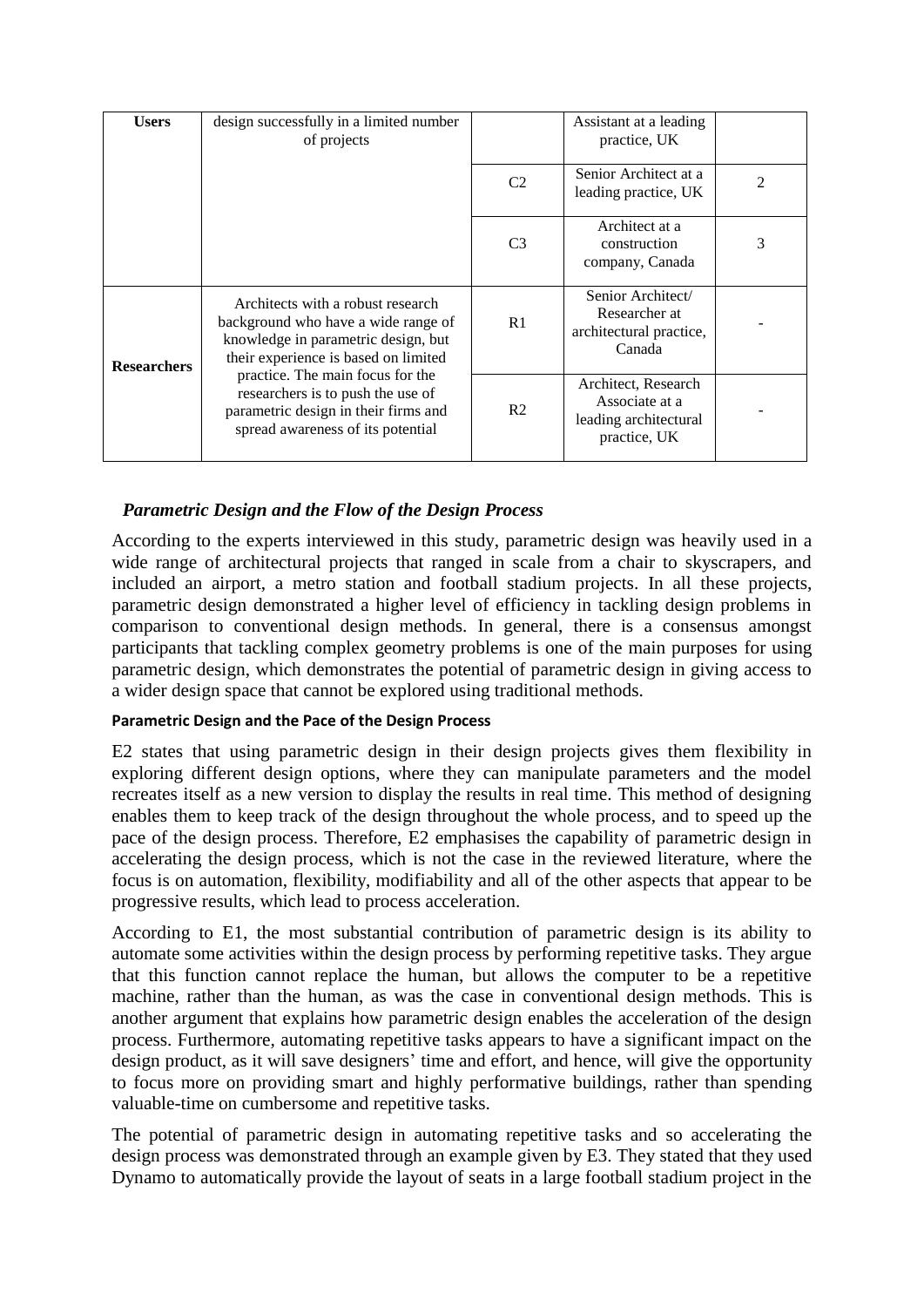Middle East. Using Dynamo enabled them to embed the standards of a football stadium into the Dynamo script, and therefore, the height, location, and visual lines of all the seats were automatically set to comply with the standards in order to allow an appropriate view for all of the audience. E3 states that Dynamo was very effective in providing a high level of accuracy for the layout of the seats in a very short time. They also stated that using CAD for the same purpose could have resulted in the need to manipulate every single line of seats, and sometimes every single seat manually, which is extremely time consuming. This further demonstrates the capability of parametric design in automating repetitive tasks; the iterated process of dealing with each line of seats manually in CAD was replaced by a more smart process, whereby the layout was automatically generated from the Dynamo script. E3 noted that using Dynamo for this task resulted in a saving of at least 90% of the time needed to achieve the same results using CAD. The speed and accuracy of the seat layout demonstrates the capability of parametric design in accelerating the design process, while maintaining quality and compliance in the design product.

#### **Parametric Design & Design Stages**

While the literature shows a robust link between parametric design and the conceptual design stage, this case study shows a high level of conflict with regard to the flexibility and efficiency of parametric design as opposed to the design stages in which parametric design is used. The researchers that participated in this study generally related parametric design to the early design stages only. For example, R2 stated that parametric design is used to create design options at the conceptual stage, while in the development stage, the designer needs to focus on one of those options, and then take it into further detailing. This is when developing algorithms becomes cumbersome and time consuming. In contrast C1, who used parametric design in several large-sized projects, claims that conceptual design can only be driven through freehand sketching and rough models, and therefore, parametric design is too complicated to be used in the early stages. To support their claim, C1 refers to their current work within a recent large project where parametric design was not used in the conceptual design stage, but in the construction stage for detailing, due to the accuracy it offers. In this regard, C3 supports the argument of C1 by stating that they effectively used Dynamo in construction projects for excavating site work, and for the process of refurbishing a building façade.

The experts that participated in this study were able to give detailed examples about how parametric design can be used in different stages throughout the design process. For instance, E2 reports using parametric design in the final stage of a metro station design project. In that project, Grasshopper was used for the rationalisation of the front façade of the metro station, where the façade was divided into differential panels, and another plug-in was used to enable automated generation of a schedule in Excel. The schedule included information about the shape, size, dimensions, coordinates, location and cost of each of the panels, in addition to providing number tagging for the panels to facilitate the installation of the panels on site. The schedule in Excel was automatically generated from the geometry created in Grasshopper, which was then sent to the fabricators at a late stage of the design process. In contrast, E3 states that they used Dynamo in the conceptual stage to generate site topography in Revit out of the point coordinates made in Dynamo. These various examples can be added to the previous stadium example discussed earlier where the layout of the seats was generated from a Dynamo script that appears to be at a late stage of the design process.

This conflict in explaining the potential of parametric design in relation to design stages highlights the difference in the level and nature of experiences amongst the participants. The theoretical experience of the researchers together with the lack of practical experience led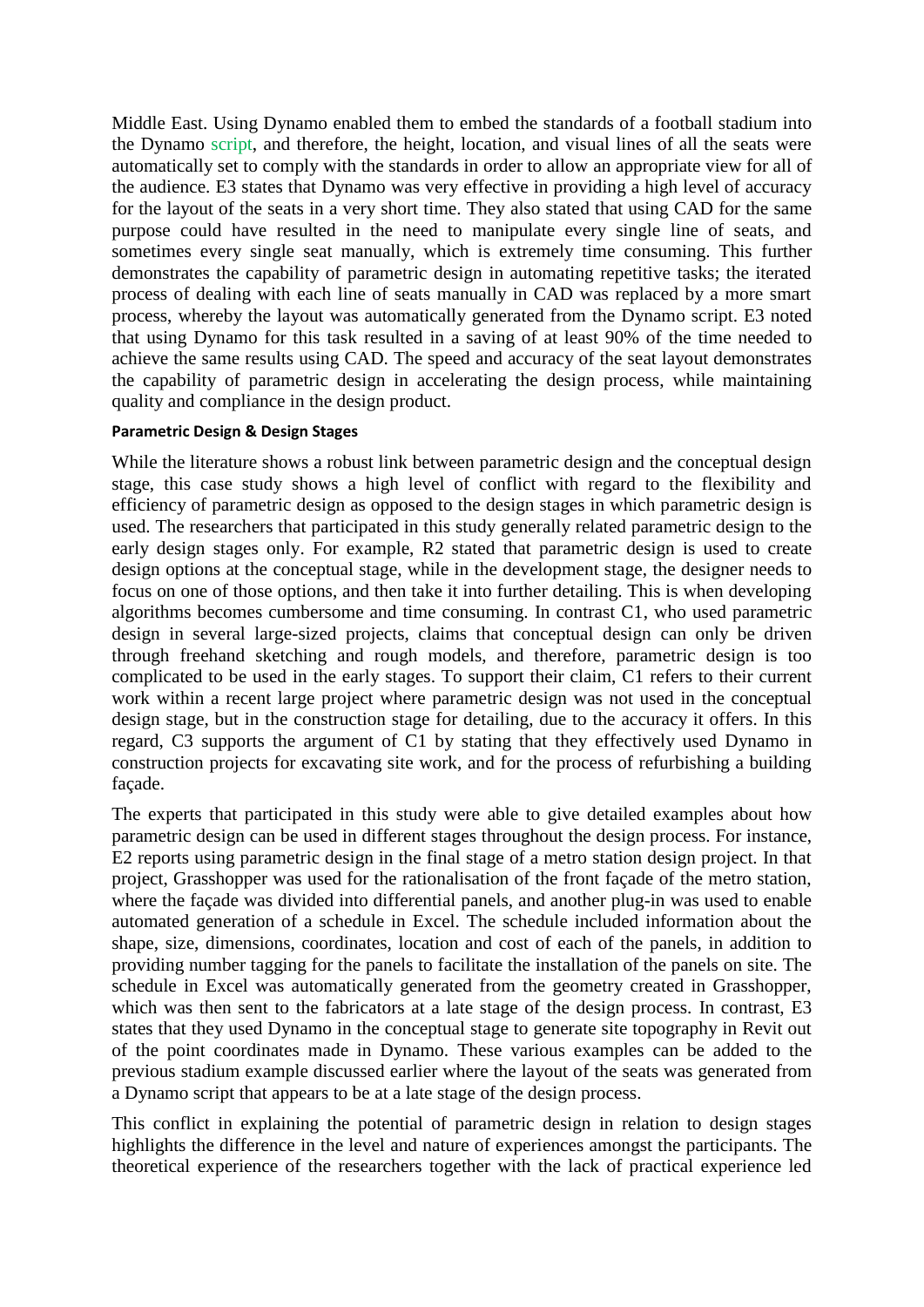them to link parametric design solely to conceptual design, while the practical experience of C1 and C3 enabled them to see its potential in later stages despite their limited experience. Meanwhile, the case study shows consensus amongst the experts that the potential of parametric design cannot be limited to a specific design stage, as it has demonstrated efficiency in different stages of the design and construction process.

The apparent reason for this conflict is that the mere theoretical knowledge of R2 and the lack of practical experience of C1 have led them to understand parametric design as a design method to be used as an alternative to traditional methods for the whole design process or for a whole stage within the design process. In contrast, the robust experience of the experts enabled them to reveal the potential of parametric design in relation to specific activities and specific tasks within the different design stages, such as driving a specific repetitive task, providing schedules for differential façade panels, or generating stadium seats within a CADdriven design processes as in the previous examples. These examples show the flexibility of parametric design that enables it to be utilised to solve specific problems within the design process, rather than solely being used as an alternative to traditional methods. Parametric design is a flexible design methodology that can fit itself within a traditionally CAD-driven process without replacing or even disrupting the process.

#### **Parametric Design and Integration in Collaborative Environments**

In relation to the role of parametric design in supporting integration between architectural and engineering platforms, C2 states that parametric design was used in their practice for the documentation of both the design and construction processes. This is added to the efficiency of parametric design in the form finding and rationalisation processes by allowing the design to be seamlessly optimised against the structural and environmental performance of building. In this regard, E2 states that a lot of robotics, which they use in fabrication, have their own plug-ins within Grasshopper. This reveals the potential of parametric design in integrating fabrication standards into the design process (Booshan, 2017; Hozler, 2015; Oxman, 2017).

In this regard, E2 explains how parametric design helped them in coordinating with the MEP external consultants in order to create circular bridges in one of the projects. Using Grasshopper allowed a high level of control over the complex and irregular form of the curved soffits that formed the bridge, while at the same time, being able to fit the ventilation ducts and mechanical systems into this complex geometry without affecting the functionality of the systems. To achieve this, the curved soffits and ducts were associated in Grasshopper, so that the design shape and the mechanical elements were modified concurrently, and the final model was sent to the MEP consultants who conducted their final test and approved the design. The flexibility of Grasshopper, together with the experience of the external consultants in using Grasshopper enabled the coordination required to address the problem. According to E2, using Revit for the same task would have been cumbersome, as it would have required feedback from the mechanical team for every single modification. This scenario shows another aspect of process acceleration that stems from the ability of parametric design tools in integrating design and mechanical platforms to automate changes. This can be a valuable alternative for the traditional coordination that relies on a loop of generation, evaluation and file versioning.

#### **Parametric Design and Digital Continuum**

While Oxman (2017b) argues that using parametric design results in a digital continuity from design to production, this continuity stems from the integration of different design, structural and fabrication processes into the design process. As this continuity appears to be of a great potential in increasing the seamlessness and acceleration of the design process, it was thoroughly explored in this case study. R2 states that one of the main purposes of the research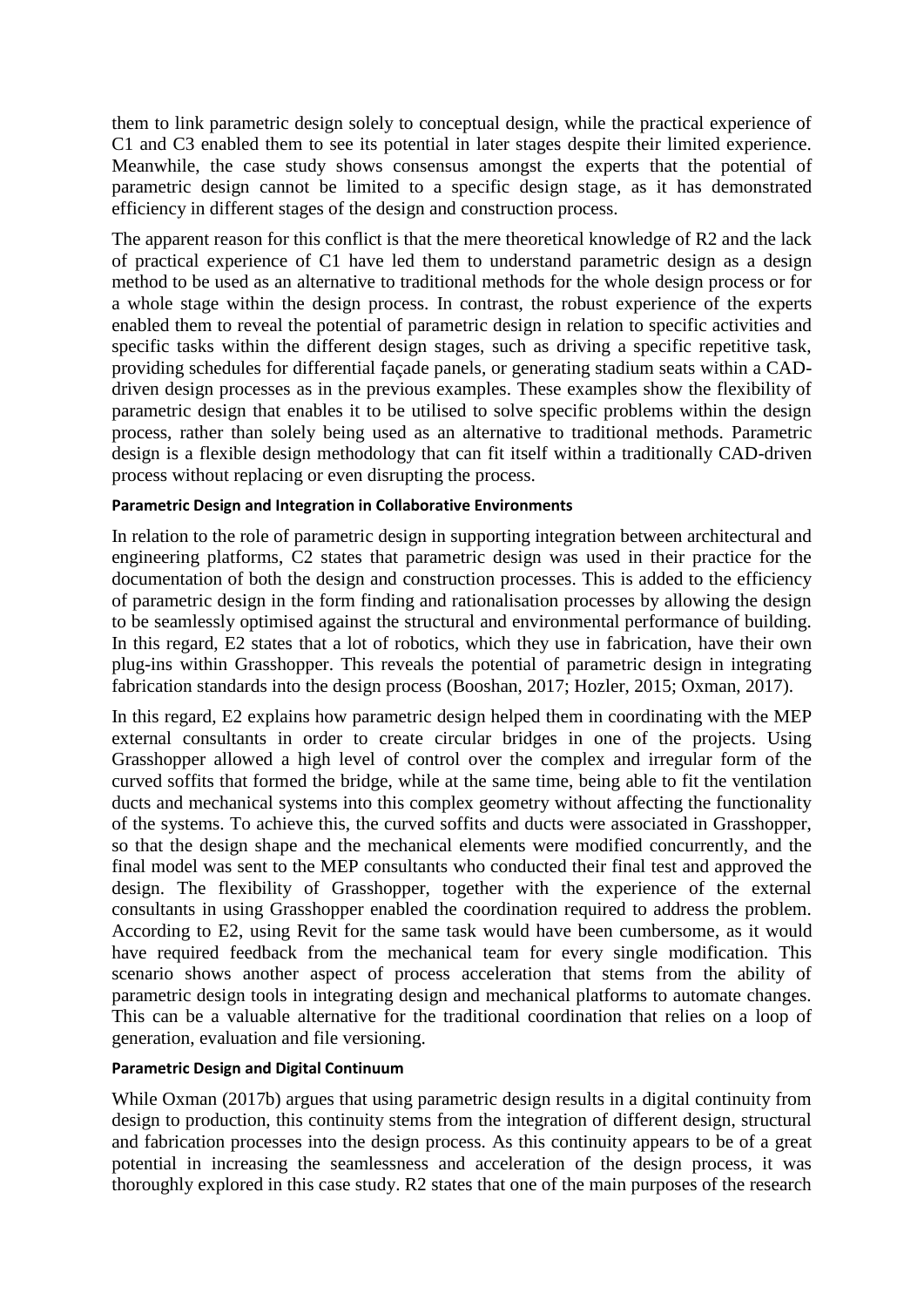they are undertaking within their firm is to find ways to facilitate communication between the conceptual model and the production model. To achieve this, they are promoting the use of Dynamo due to its potential in enhancing the interoperability between, or to totally integrate the conceptual and production models. Moreover, E1 argues that this ability in parametric design relies mainly on the size and the complexity of the project. For example, when designing a chair, they were able to achieve the design and rationalisation within one single parametric model, where extraction of the necessary data for the fabrication machines was seamlessly coded into the rationalisation process due to the small number of materials and fasteners required for a chair. However, when designing a skyscraper, a parametric model was created for the conceptual design and the rationalisation, and a second model was created for the documentation, which was automated from the first model. Later, the fabricators created their own model to automate their processes and to streamline their production. Again, the automation was based on the original model. A similar process was described by E2, where several versions of the same model were saved to provide the ability to go back in history and explore the previous models; meanwhile the new models embedded the beginning steps.

The previous examples demonstrate attempts to drive the whole design process using one single model, which grows in detail and associativity throughout the process. In such a case, the sequential logic of the conventional design process is totally changed, and the lines between the design stages are blurred, resulting in one single continuous stage. Furthermore, this process is opening up the borders between the design process and the structural analysis processes that are also integrated into this continuum. All of these aspects will result in significant acceleration of the design process. While this continuity was achieved in the chair project explained above, this cannot be generalised, as this continuity was not completely achieved on larger and more complex projects.

The previous discussions show how using parametric design in architectural practice enables significant acceleration of the design processes by giving designers the capability to keep track of the design, automate repetitive tasks, and by offering flexibility that enables parametric design to be used for specific activities throughout the different stages of a CADdriven design process. This acceleration is also established by facilitating integration with other disciplines, and by supporting continuity and interoperability between design and production. This acceleration will help architectural practice to reduce working hours, and hence to save energy and efforts within the design process.

# *PARAMETRIC DESIGN TOOLS AND THE MODALITY OF THE DESIGN PROCESSES*

An important aspect of parametric design is the tools used to enable parametric reasoning to solve design problems. The capability to automate the generation of several design possibilities is enabled through scripting (Ceccato, 2010). However, the new parametric design tools that are currently emerging have a significant impact in their own right. This impact may, in some cases, exceed the scope of parametric design itself. This point is critical as revealed in the previous section, where the investigation needs to recognise the impact of parametric design as a concept from the impact of the tool itself.

#### **Reusability and Recyclability of Parametric Design Definitions**

With regard to the reusability of parametric definitions and the consequent capability of recycling the design process in parametric design, all of the participants indicate that parametric models can be saved and reused in different projects, and that this is essential when working in parametric design. In this respect, E3 states that the Dynamo script they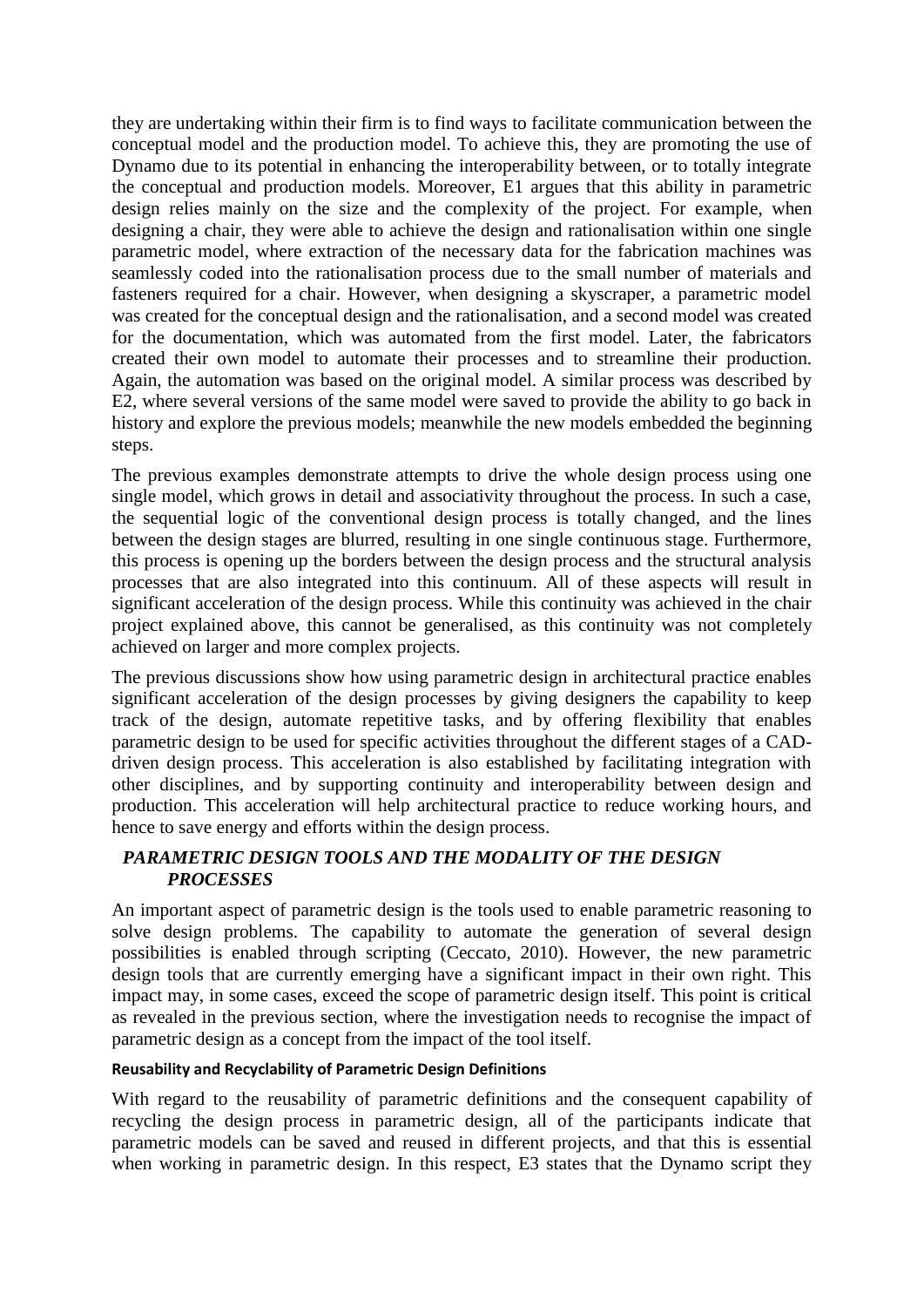developed for the stadium project was saved in order to be reused in similar future projects, which does not necessarily need to be a stadium. In fact, any project that requires seats to be distributed on several levels can benefit from this same algorithm developed for the stadium. On that point, E2 states that within one of their previous projects, they developed a Grasshopper definition to generate a staircase. The definition enabled the staircase to automatically adapt its shape, height, depth and number of steps based on the levels and space available in the project. This same staircase was embedded into the metro station project, which adapted not only its dimensions, but also its total shape in order to ensure it could go around the curved skin of the metro station building. In another project, the firm was involved in developing a design proposal of a football stadium project for an international architectural competition. Similarly to E3's stadium, one of the issues was the cumbersome and repetitive process needed to provide the layout of the seats. Considering the limited time available to provide the design, E2 searched online to find anything that was available to use. Within a short time, a pre-built Grasshopper definition for a football stadium was found, which had all the rules of a football stadium design. After checking the accuracy and reliability of the rules, this parametric definition was embedded into the stadium project that was under development. Thus, all the complicated equations were implemented to comply with the strict rules related to the height of the seats, the visual lines, and the curvature of the stadium shape. This process proved to be more timesaving than the process needed to build the algorithm for the stadium seating area from scratch, as in E3's case.

These are powerful examples that can blur the lines between the design object and the design process. In fact, in these examples, the design process is an object in its own right, and can be treated in the same way as a building. More precisely, the main focus of contemporary architecture is to provide intelligent and sustainable buildings, and to enable the different elements of a building to be recycled after the operational phase of the building ends. The design process in the design scenarios was treated the same way so that they were recycled. For example, the design of the staircase is a piece of process presented in the form of a parametric model. This same process (the parametric model) was taken forward for another building without the need to repeat the process again. In the stadium example, the parametric model of the seating area of the stadium project found online was taken, amended and reused in another stadium project. This same parametric model can continue to be reused in any stadium project. In this case, the parametric model represents one element of the design process that can be recycled for use in other similar projects, making the design process in parametric design truly recyclable. This may be another aspect that can be added to the discussion about saving time and energy within the design process. In fact, recycling processes can further accelerate the design process. For example, while E3 states that using parametric design for the stadium project enabled them to save 90% of the time, this process has the potential to probably save 90% of this remaining 10% of the time that is needed to build the algorithm from scratch.

#### **Parametric Design and Building Seeds**

With regard to the previous example about the reusability and the recyclability of parametric definitions, a parametric model can be an example of a 'building seed'. Just like in nature, and similar to Carlile's (2014) scenario discussed earlier, the parametric definition of the football stadium that E2 found online represents a building seed that was taken from a previous project and 'planted' inside the environment of the new stadium project, whereby the associative parameters embedded in this definition enabled it to contextualise itself into the new project. In this regard, C2 provides an interesting example that shows a different approach of generating building seeds. While the previous examples show how the building seed can be generated in a project to be planted in another project, in C2's practice, they have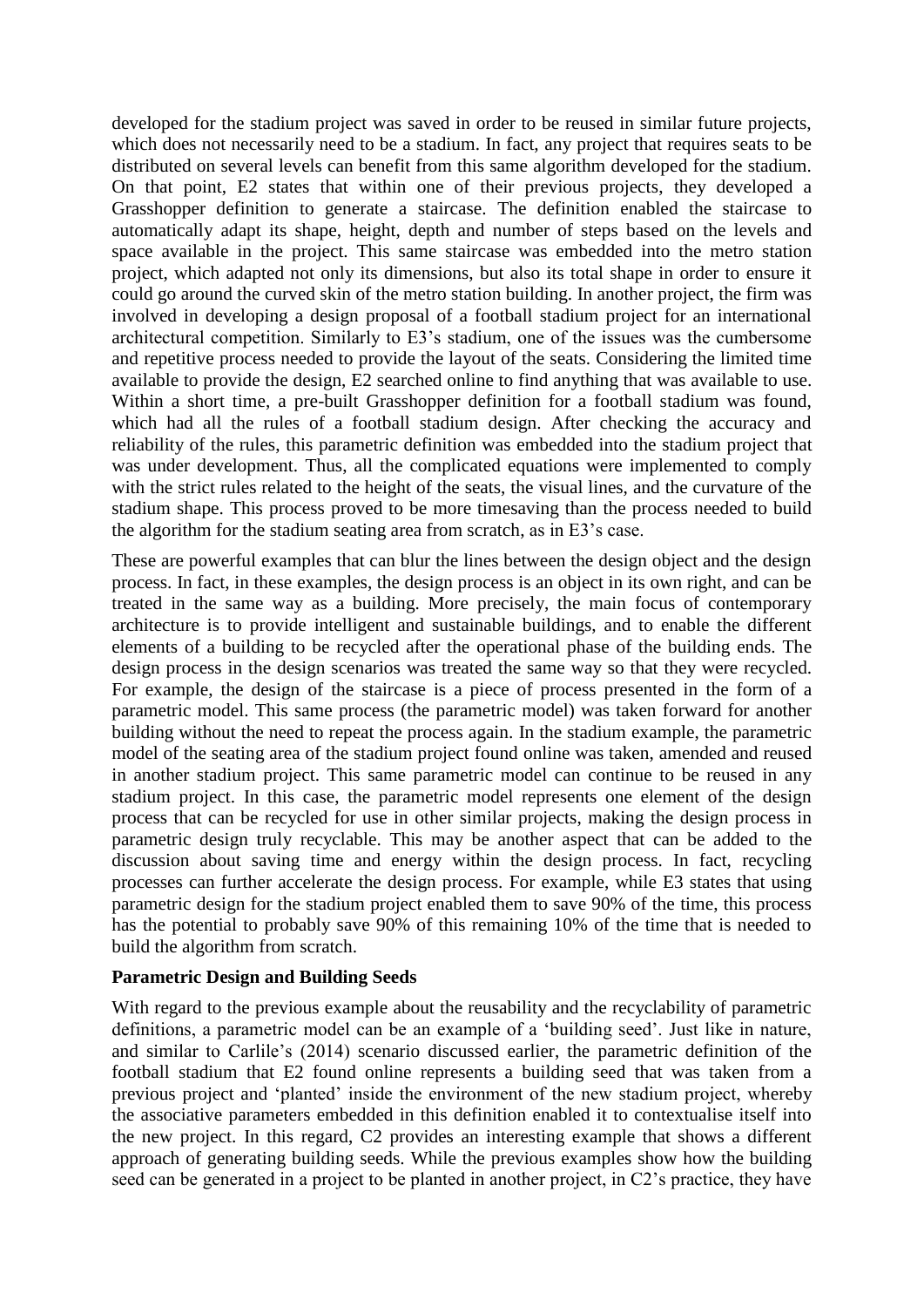some parametric design specialists from an in-house research group that dedicate some of their time to developing ready-to-use Grasshopper definitions for other designers in design teams to use in future projects. In other words, they spend time in generating seeds, but in this case, the seeds are not generated within the context of a real project, but separately and independently as part of their research.

Thus, following a few years of experience, designers can accumulate 'building seeds' developed either separately or within different projects to therefore establish a library of 'seeds' that can be consulted at the outset of any design project. In this context, R2 states that they are developing a 'Script Bank' to save scripts for use in later projects. In this case, each of the scripts represents a building seed. Similarly, C3 states that during their PhD research, they developed a similar library that contained parametric models. They call their library 'LibraArchi', and states that some of the contents of this library were used in projects within their practice. Within the same context, C2 states that parametric design tools will enable designers to create 'Design Templates' for the same purpose, where a designer only has to fill in parameters within these templates in order to develop a design project, rather than building the whole story from scratch for each and every single project.

# **PROBLEMS AND LIMITATIONS OF PARAMETRIC DESIGN IN PRACTICE**

Based on the participants' responses to the question about the problems of parametric design, problems were split into human-related and machine-related problems. The researchers mainly focused on the human-related problems. R1 attributes the difficulty in implementing parametric design to the lack of related experiences in design teams, the lack of relevant cognitive knowledge, the difficulty in learning its operation due to the complexity of the tool, the lack of trust in the potential of parametric models, and the feasibility of adopting this design strategy from a wide range of other available methods. All of these aspects explicate the misunderstanding (Jabi et al., 2017) and marginalisation (Schumacher, 2016) of the potential of parametric design in practice. In this sense, R1 argues that the parametric design tools currently available are highly mature and adequate, and therefore, the limitations of the tools are imposed by the capacity of the team. Similarly, E2 argues that the limitation of the tool depends on how much designers want to limit themselves, as parametric tools offer a high level of freedom. However, to access the benefits, the level of control over each part of the design object will be sacrificed, especially when designing differentiated geometry.

With regard to the machine-related problems, C2 states that the tool as a whole was disappointing, as they were looking for a more intuitive tool, where a designer could use touch screen techniques, to slide and explore variations, thus using the hand akin to paperbased sketching. For their part, E2 reports a set of technical problems in using Grasshopper; for them, parametric design applications are still not mature enough. They explored this immaturity on several occasions where they needed to use some complicated scripting to solve complex geometry problems such as trimming surfaces and recursion. They also complained about the contradiction between the graph space and the model space. In this regard, E2 states that many useful and essential commands in Rhino do not have counterparts in Grasshopper so that, on many occasions, they needed to build complicated Grasshopper definitions to achieve tasks that can be achieved with a few clicks in Rhino.

The results tend to suggest that despite the creative results that can be achieved with parametric design, this design methodology is still in its infancy. Thus, getting the most benefit from its potential is still subject to further maturation of the parametric design tools and wider adoption of this type of design in architectural practice.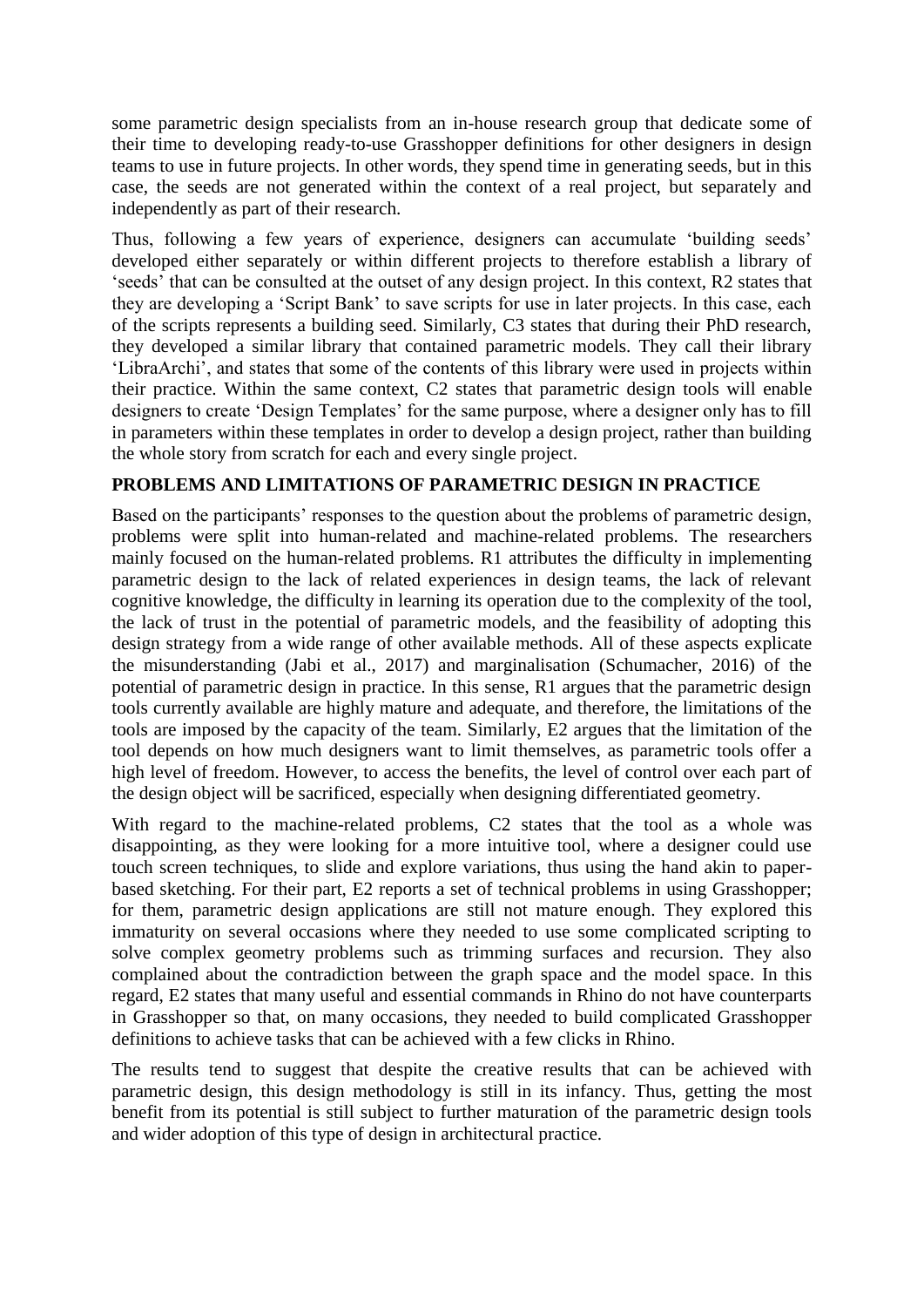## **DISCUSSION: SUSTAINABLE PROCESSES, RECYCLABLE PROCESSES AND BUILDING SEEDS IN PARAMETRIC DESIGN**

While the potential of parametric design is limited to the maturity of its applications and the availability of the related experiences and knowledge in practice, the theory that underpins parametric design also requires continuous revaluation to respond to the rapidly evolving parametric design tools, and the general misunderstanding (Jabi et al., 2017) and marginalisation (Schumacher, 2016) of their potential. This section will focus on the potential of parametric design and its tools that are overlooked in the current literature. It will discuss the various levels in which parametric design supports sustainability in architectural design, and how the reusability of parametric definitions enables designers to recycle the design process and creating building seeds.

## *Sustainable Processes in Parametric Design*

While supporting sustainability is currently becoming the main criterion in evaluating the quality of design (Thomsen et al., 2015), the literature and the case study reveal three levels in which parametric design supports sustainability in an architectural design project. The first level stems from the large capacity of the design space accessible with parametric design, and the resulting quantity of design solutions that can be obtained. In comparison to the limited number of design variations that can be generated and tracked in conventional methods (Chaszar & Joyce, 2016), and the late stage in which performative feedback is provided (Mueller, 2011) together with the resulting difficulty in using the feedback to inform changes in design form (Anton & Tănase, 2016), parametric design offers designers the ability to associate parameters to automate changes from the early stages of the design process. This enables designers to explore a much wider range of design variations in an automated manner, and to evaluate these variations against their environmental performance in the real time. Therefore, more sustainable and environmentally friendly design solutions can emerge out of this vastness of design solutions.

The second level stems from the level of form complexity tractable with parametric design, and the resulted environmental quality of design solutions that can be obtained. In comparison to the poor editing environments in CAD systems (Jabi et al., 2017), the fragile link between the genotype and the phenotype (Harding & Shepherd, 2017), and the resulting inflexibility in form generation (Aish and Hanna, 2017), parametric design enables a direct link between the design form and its formation history where any change in the initial steps results in direct update of the final form. This offers designers ease and seamlessness in exploring, generating and evaluating more complex forms and differentiated geometries, to then harness this complexity and differentiation in improving the environmental performance of the resulted building.

The third level stems from the associativity, automation and synchronicity offered by parametric design and the resulting acceleration in the design process that can be gained. In comparison to the inflexibility in CAD systems (Aish & Hanna, 2017) that often results in a complete re-run of the form generation process in order to manage changes (Harding & Shepherd, 2017), the associative parameters in parametric design enable automated generation and evaluation of design form, where the final form and the initial steps of the form generation are synchronised. This enables a substantial acceleration in the design process as shown in the case study, where Dynamo enabled automated layout of the seats in the football stadium together with the automated evaluation of the compliance of the layout to the existing standards while maintaining accuracy and efficiency. The layout was configured in a very short time in comparison to the cumbersome and time consuming process needed to provide the same layout and evaluation manually in CAD. This acceleration can be enhanced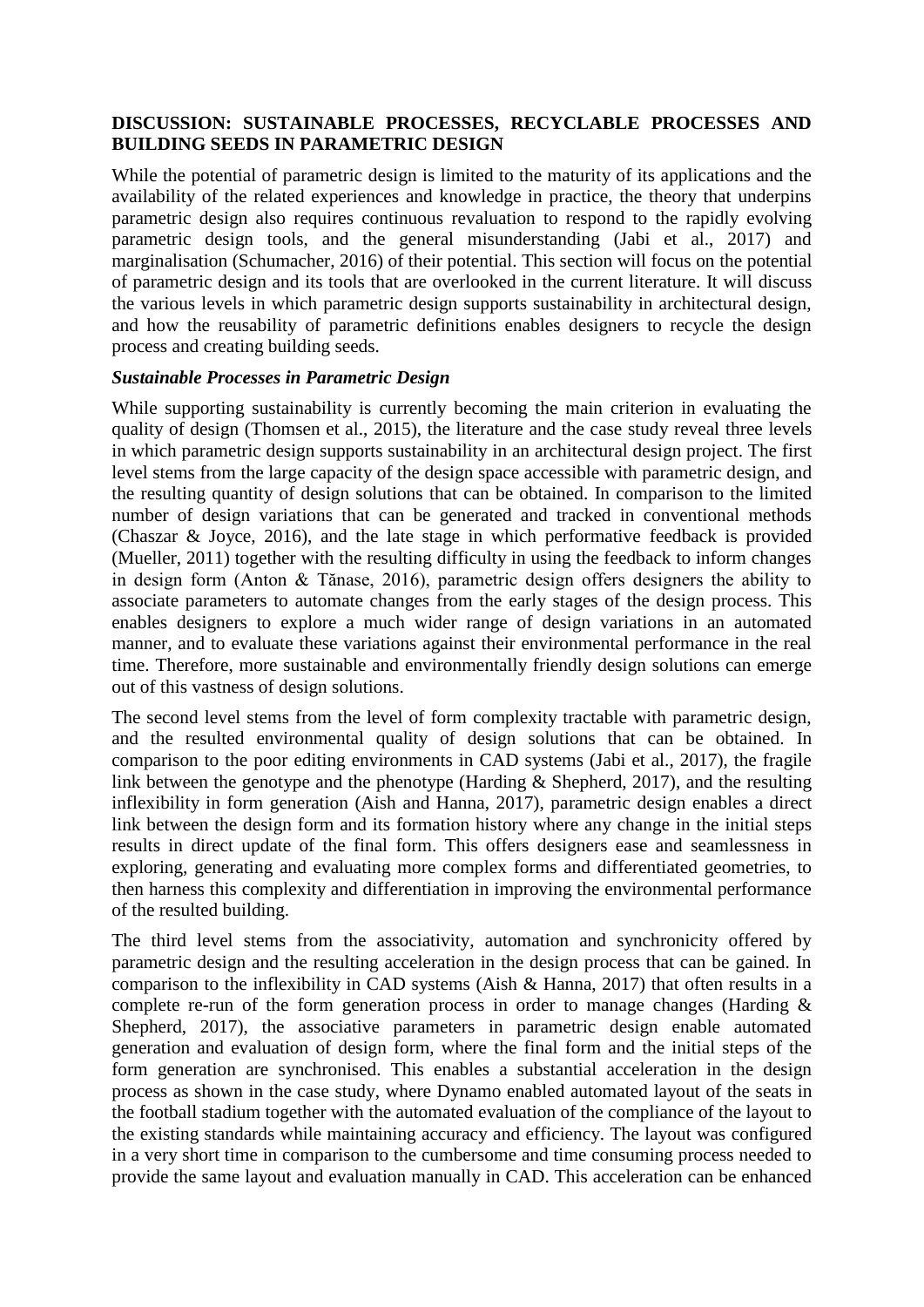by the ability of parametric design applications together with the new existing plug-ins in integrating structural analysis, environmental performance, fabrication information and other criteria into parametric definitions. This was exemplified in the case study where using Grasshopper and other plug-ins enabled automated generation of differentiated panels for the metro station façade together with the schedule in Excel that contained information about dimensions and shape of each panel for the fabrication team and prices for quantity surveyors. This shows the substantial time saving resulting from using parametric design to automate the coordination of information among disciplines. Therefore, parametric design not only offers access to a wider design space and more complex and differentiated geometries to facilitate the production of sustainable and energy-efficient design solutions, but also enables a significant acceleration of the design process. This could potentially give designers the opportunity to reduce working hours and save time and effort, and hence save energy within the design process.

All three levels explain how parametric design is becoming the cornerstone in performative modelling systems (Oxman, 2006) prioritising the environmental performance of buildings when making design decisions. Despite the fact that the paper focuses on the third level, all the previous three levels, in supporting sustainability, show that parametrically-driven design processes are truly sustainable processes.

## *Recyclable Processes in Parametric Design*

The recyclability of the design process enabled by parametric design applications originates from three points. The first point stems from the fact that the development of the graph/parametric definition is an integral part of the design process (Harding et al., 2012; Oxman, 2017b), where designers add, remove and associate nodes to form a parametric definition within the graph space in order to generate, edit and evaluate geometry in the modelling space (Jabi et al., 2017).

The second point stems from the ability of parametric design applications to objectify the design process, where the design process represented in a graph becomes an object that can be visualised, designed, edited and interacted with. The graph in this case acts as a record for the history of deign development (Harding & Shepherd, 2017), which allows designers to juxtapose their current state of mind to the whole history of the thinking process, whereby, mature evaluation of the design decisions can be obtained throughout the design process.

The third level stems from the ability to reuse the parametric graph across projects. This possibility was demonstrated in the case study through the consensus among participants about the reusability of parametric definitions across different projects. It was also exemplified in the case study through the stadium project, where the designer used a precreated parametric definition and successfully embedded it into their current stadium project.

The previous three points show how parametrically-driven design processes are recyclable processes that can be reused in different projects with no limitations. This will enable architects to rethink recyclability in building design. Rather than recycling elements of building structures after the demolition of buildings to reduce waste, with parametric design applications, architects can recycle elements in the design process for the same purpose. The difference is that, in the second case, the design process can be recycled an infinite number of times, which is physically impossible in the first case.

With regard to knowledge transfer and the ability to reuse knowledge, experiences and methods across projects, the recyclable processes appears to be a more efficient method to support this tendency. It enables the transfer of whole processes in the form of a parametric graph that hosts different sorts of knowledge and experiences, in addition to the algorithmic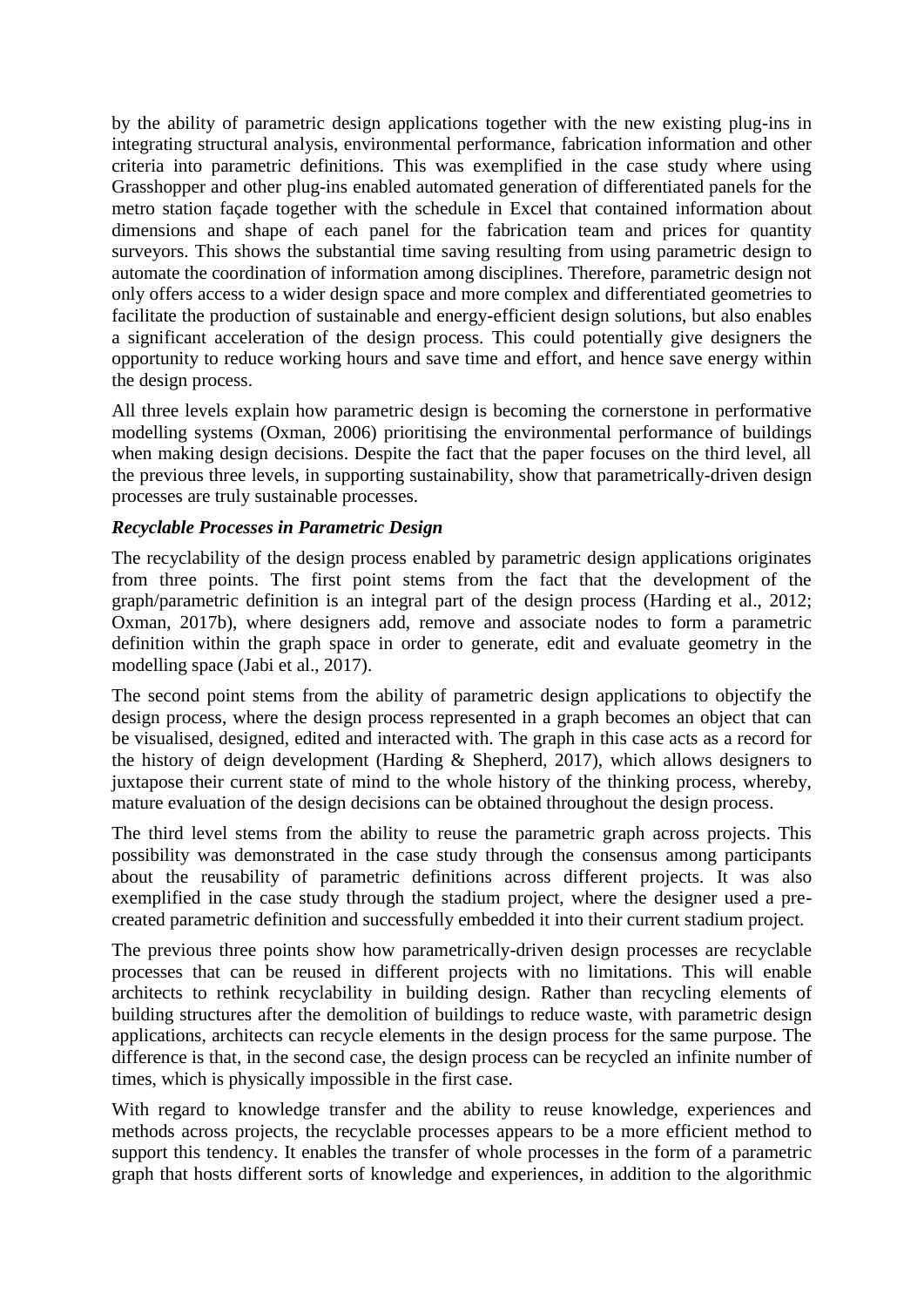logic that underpins the design concept and development in previous projects. Therefore, at the outset of a design process, where designers explore previous projects to gain inspiration about how the building could look, with parametric design tools, designers can explore precedent processes encapsulated in parametric definitions to gain inspiration about how a current project can be approached, and how the form can be generated.

Since recyclability of materials and elements is one of the essential elements of sustainability, recyclable processes are important aspects of sustainable processes, and can, therefore, represent the fourth level in which parametric design supports sustainability. This can be seen as a way to further accelerate the design process; in the first stadium project discussed in the case study, the designers developed a parametric definition to accelerate the design process, while in the second stadium project, the designer reused a pre-built parametric definition and embedded it into the current project. Thereby, the designer in the second case has accelerated the process that is already accelerated, resulting in 'meta-acceleration' of the design process.

# *Building Seeds in Parametric Design*

At first glance, the concept of building seeds appears very similar to the concept of recyclable processes as they both relate, in this paper, to the reusability of parametric definitions across projects. However, there is an essential difference that gives 'seeding' significant merits over 'recycling'. In the staircase example, discussed in the case study, the parametric definition that was developed to generate the staircase in a previous project was not only reused and hence recycled in the metro station project, it has, in fact, automatically adapted its height and number of steps to match the heights in the new project. Even the shape of the staircase was automatically changed to enable the stairs to go around the curved skin of the metro station. The result was a totally different staircase that was generated out of the same parametric definition. Therefore, similarly to the way the same seed can generate different trees based on the site it is planted in (Carlile, 2014), the same parametric definition can generate different design forms based on the project they are embedded in.

The recyclable processes are not limited to parametric design environments. Any algorithm or script that can be reused in different project is an example of the recyclable process even if it does not support parametric functions. Nonetheless, when it comes to building seeds that can adapt for new projects, it is only the power of associative parameters that can permit this adaptation as demonstrated in the staircase example. Therefore, the seeding approach is enabled solely by parametric design.

# **THE SEED LIBRARY: PRACTICAL IMPLEMENTATION AND FUTURE POTENTIAL**

The case study shows two different ways in which building seeds can be generated in practice, the first way is to extract seeds from previous projects, just like the way the parametric definition of the staircase was extracted from a previous project as discussed in the previous section. The second is to create seeds from scratch independently to feed future design processes, which was discussed in the case study where specialists in parametric design develop parametric definitions outside of any project context for possible future use. In both cases, the focus on developing seeds will enable an architectural practice to accumulate building seeds gained from different projects. Therefore, this practice will be able to develop a 'seed library', that can be an essential source at the outset of every design project, where designers start to explore precedent seeds that can be reused to accelerate and automate different aspects of the design process of new projects. In this regard, different examples were discussed in the case study, such as 'Script Bank' and 'LibraArchi' where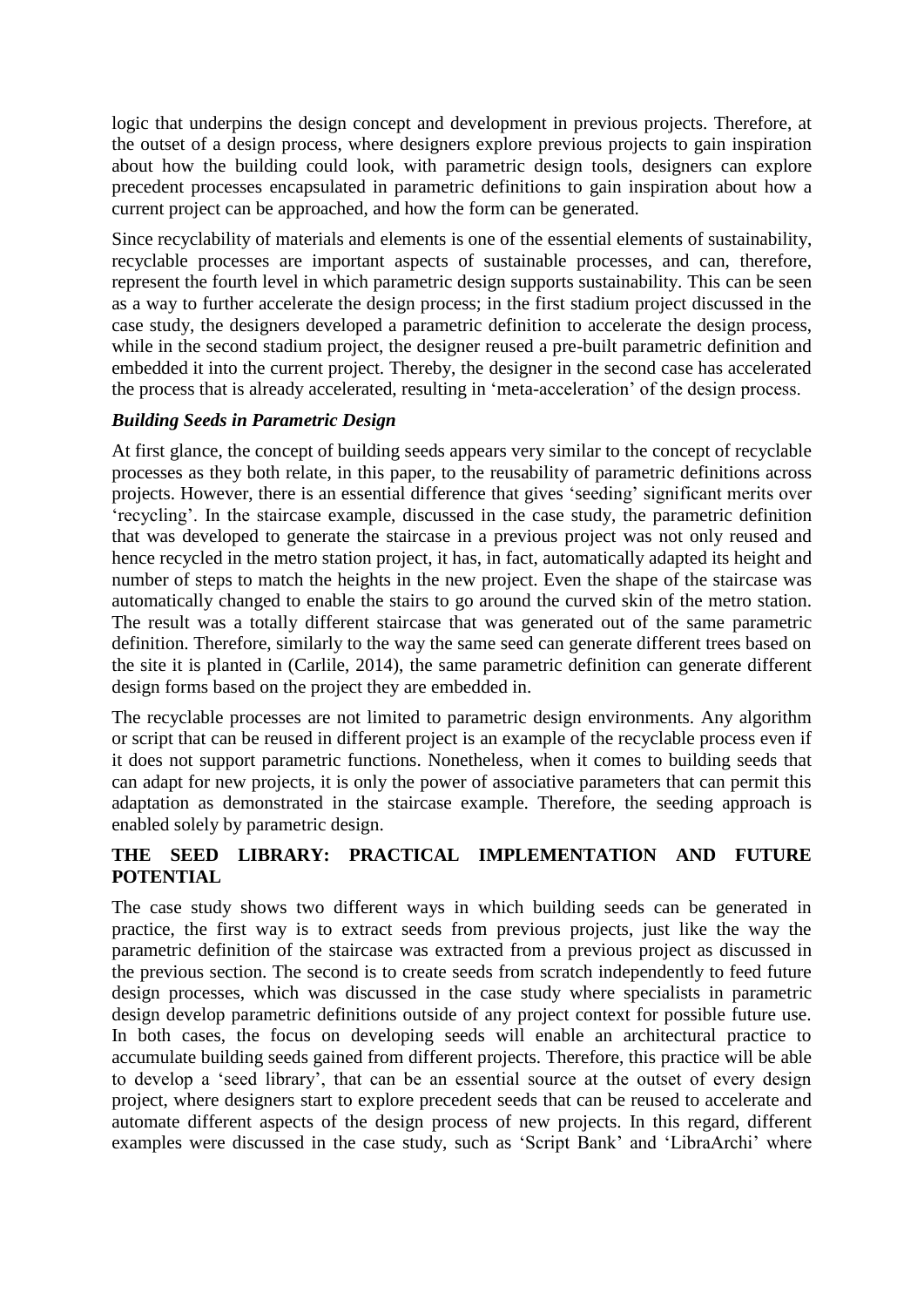designers develop a library that contains different scripts and parametric definitions for future reuse.

## *Online Seed Library*

This seed library may be more effective if it is shared online and open to the general public to view, use and edit. Therefore, instead of developing the seed library based on a handful of members in internal teams, a much wider range of participants from all over the world would contribute to the development of building seeds. They might develop their own seeds on top of existing seeds and share them again for other designers to develop them further, and hence they will come up with smarter and more efficient seeds. This development strategy is not new, it is, in fact, very similar to the way in which interactive websites in web 2.0, such as Wikipedia and YouTube, develop their content based on contribution from the whole world resulting in much larger and more reliable content as discussed earlier. Similarly, enhancing this tendency in architectural practice will result in smarter and more intelligent design methods and solutions. A building seed that is generated from a specific project will not only be reused in other projects, it will be tweaked, edited and developed further and therefore, it will grow smarter every time it is reused. Similar to the machine learning approach, the seed will keep learning from the knowledge contained in every project, while sharing the library online, will enable the seed to learn from a much wider range of knowledge generated from all over the world. This will enable practitioners to rethink collaboration, and therefore, to go beyond the limits of their practice and collaborate with a wider range of practitioners. Rather than relying distributed intelligence in design (Kocatürk & Medjdoub, 2011) on a project or an enterprise level to achieve innovation, they can rely on global distributed intelligence.

## *Validation of seeds*

An important issue may arise at this point concerning the validity of seeds contained in the library. The same problem can be found in social websites. In Wikipedia, for example, the information and articles are often provided by non-specialists, which requires a critical validation before the information is put into use in research or any other work. Similarly, the seeds in the library might not be trusted especially when the developers of the seeds are anonymous. In fact, a variety of algorithms and parametric definitions are available on different websites including the Grasshopper website. Most of these libraries are random and contain defragmented and non-validated content. In the case study, a designer stated that before using the pre-built parametric definition for the stadium project they needed to validate that the rules created in this definition were consistent with the standards and regulations of a football stadium. The other designer created a Dynamo script from scratch that included the rules and regulations of a football stadium and used this definition in the stadium project. Such a validated script, together with other scripts and parametric definitions represent validated seeds that are needed to be shared online, and hence, to be available for all practices. Therefore, rather than providing standards and regulations in the form of texts and tables of numeric values, standards can be provided in the form of scripts and parametric definitions that need to be accessible by all architectural practices. This will enable other designers to develop the definitions further. For example, they can enhance the flexibility of the stadium definition so that a user can click on the country that corresponds to the location of the project, and the equations in the definition will be adapted automatically to match the standards and regulations of that particular country. As a result, the cumbersome process of testing manually the compliance of the different structures and materials with the local building codes and standards can be replaced by an automated process that is based on using validated parametric definitions and scripts to achieve the same test.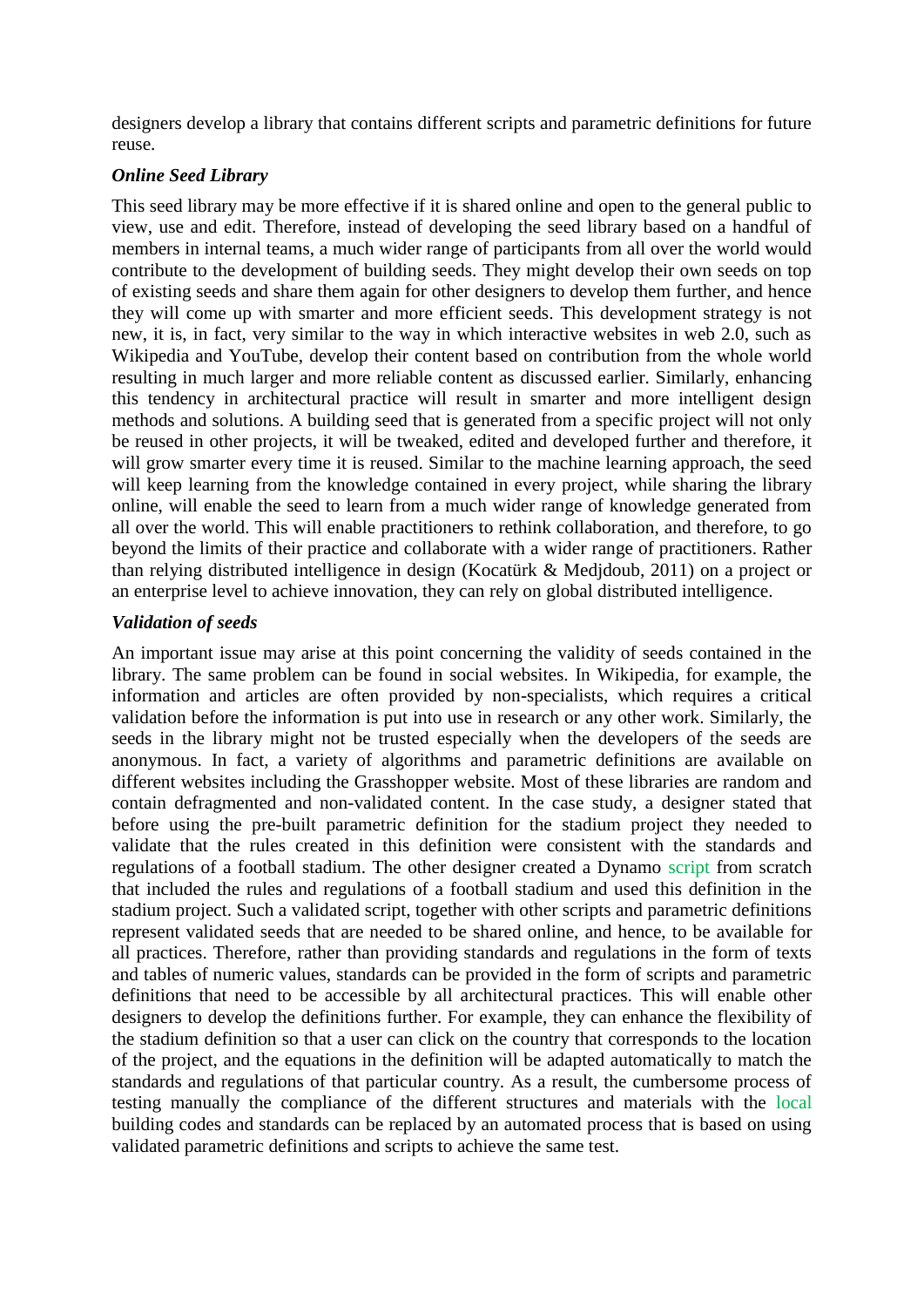In general, the building seeds that are scattered everywhere on the web need to be organised, categorised, and validated, and then included within central libraries that need to be provided with smart search engines. Similarly to the way in which online search engines have considerably facilitated research, the same type of search engine will facilitate the design process by automating different design activities and accelerating the pace of the work. In addition, it will allow architectural practices to develop their design projects on top of the work of other practices, rather than reinventing the wheel for each and every single project.

#### *Motivation*

Another important issue that may arise is how to motivate highly professional specialists in computational design to share their parametric definitions, algorithms and scripts online for public use. More precisely, how does one convince the designer who developed the Dynamo definition for the stadium to share this valuable and validated seed online for others to use and edit. Similarly, how to convince the designer who downloaded the pre-built parametric definition and validated it, to upload this validated definition back for others to develop further. This is where the complicated and problematic issues of authorship, ownership and copyright arise (Fok & Picon, 2016).

One of the main methods that can motivate a wider contribution to the seed library is to allow participants to sell their seeds, which will require a reliable evaluation and hence fair pricing. For this purpose, the library should benefit from the way some commercial, academic and social media websites operate, thereby it should allow interactivity, where participants can comment, reply and provide star rating. They can also report effective use of a specific seed and upload images or videos to show how this particular seed worked. In addition, the system can allow the seeds to be peer-reviewed by giving more value to the feedback provided by highly-specialist users. This will enable the system of the library to evaluate the value of this seed based on the collective rating, number of interactions and number of downloads. Even when the seed is offered for free, the author of the seed would gain points based on those same statistics. This would help this author to build a reputation that can help investment in building seeds in the long term. This point system appears to be similar to the impact factor that some websites provide to evaluate academic journals. Therefore, the smart seeds that gain popularity among library users can give credits not only to their authors, but to the author's enterprise or institution. In addition to motivating authors, different ideas can help in motivating feedback and interactivity. For example, a user can gain points based on the intensiveness of their interactivity. Those points might give those users a premium account that will give accessibility to a wider range of seeds that might not be accessible with a basic account. The system can also benefit from the 'granular data structure' (Michalatos, 2016) that will enable the system to capture every single contribution when an algorithm is collectively built by several authors, and therefore, will be able to save versions of each seeds while reserving the authorship of each contributor. Furthermore, similarly to Turnitin, the system can be provided with a function that can capture plagiarism or to evaluate the level of similarity with other scripts or other parametric definitions. It can also enable autoreferencing to be embedded into parametric definitions as a note component. This kind of system will motivate a wider contribution to the building seed library to increase its richness and efficiency. This is also how designers can start thinking of selling design methodologies rather than traditional architectural services (Bernstein, 2016). In general, selling methodologies and design processes rather than buildings is a wide cultural shift that requires some time for practitioners to absorb and appreciate the potential.

#### **CONCLUSION**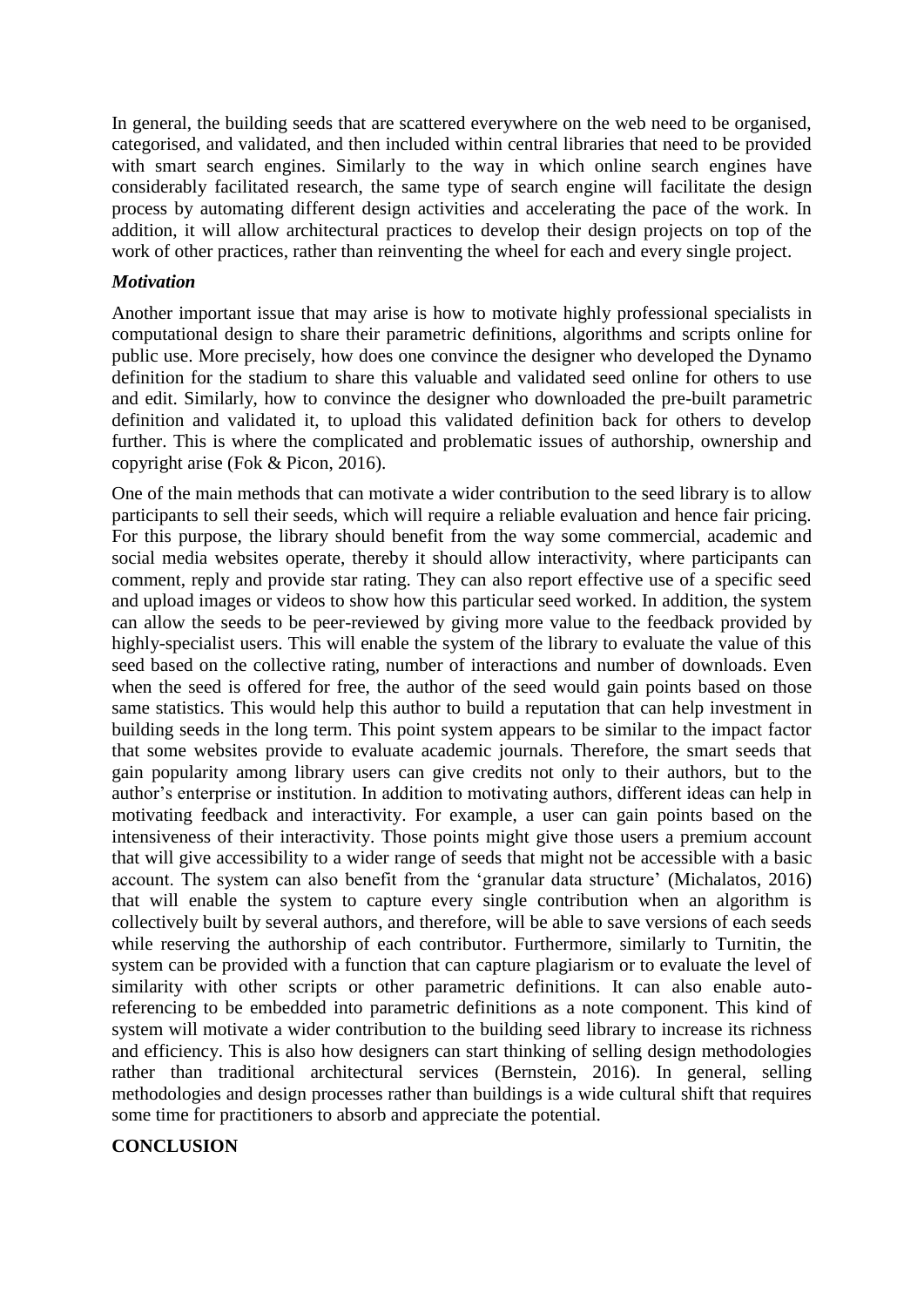The authors have investigated the potential of parametric design by focussing on the aspects that are largely overlooked in the literature. It showed four levels in which parametric design supports sustainability in architectural design. These levels stem from the ability of parametric design in spanning the design space, giving accessibility to more complex forms, accelerating the design process and recycling the design process. We have demonstrated how the reusability of parametric design definitions can ideally represent the building seed concept discussed in the literature, and that seeding can only be applied through using applications that support associative parameters. Furthermore we have suggested the creation of a seed library and discussed the potential of sharing the library online and making it available to the general public to widen contribution and enrich the library's content. In that sense, the work discussed how designers could inspire different innovative approaches and ideas applied in the software industry and web 2.0 development industry, to enhance the validity of the library content and to motivate highly intellectual computational design specialists to publish their algorithms, scripts and parametric definitions to the library for the general public to view and edit.

In general, the work shows how parametric design can help in developing sustainable processes, recyclable processes and building seeds, in the effort towards environmental sustainability. The concepts may help designers in rethinking sustainability in building projects, and may help to push towards a more holistic understanding of sustainability whereby thinking about environmental variables can start from the very initial stages of the design process, and continue seamlessly across the different design stages and across different projects. Understanding the building seeds concept could help designers in shifting the focus from creating sustainable design solutions for a specific building project, to creating a sustainable design strategy that works across different projects. This will not only enable designers to develop smart and intelligent processes, it will offer designers more availability of time and effort to focus more on the intelligence of the building itself, and help the flow of information, knowledge and processes from one project to another. Therefore, designers will be able to develop smart processes for smart buildings.

The seed library requires further research to support efficiency and enhance validity and motivation. For example, more focus might be required on the machine learning approach and its potential in gradually enhancing the capability and accuracy of search engines of the library. Furthermore, the seed library could benefit from artificial intelligence systems that might help users to automatically find the ideal seed that matches the current design situation. This will enable more automation and further acceleration of the design process. In addition, more focus could be placed on exploring precedents, whereby the existing libraries can be treated as case studies so that the development of the seed libraries could benefit from the potential and issues of those existing libraries.

# **References**

- Aish, R., & Hanna, S. (2017). Comparative evaluation of parametric design systems for teaching design computation. *Design Studies, 52*, 144-172.
- Aish, R., & Woodbury, R. (2005). *Multi-level interaction in parametric design.* Paper presented at the International symposium on smart graphics.
- Anton, I., & Tănase, D. (2016). Informed geometries. Parametric modelling and energy analysis in early stages of design. *Energy Procedia, 85*, 9-16.
- Barrios, C. (2005). Transformations on parametric design models *Computer Aided Architectural Design Futures 2005* (pp. 393-400): Springer.
- Bashir, F. M., Ahmad, M. H., Sale, A. U., Abdullahi, A., & Aminu, A. S. (2016). Fundamental elements for sustainable design. *Indian Journal of Science and Technology, 9*(46).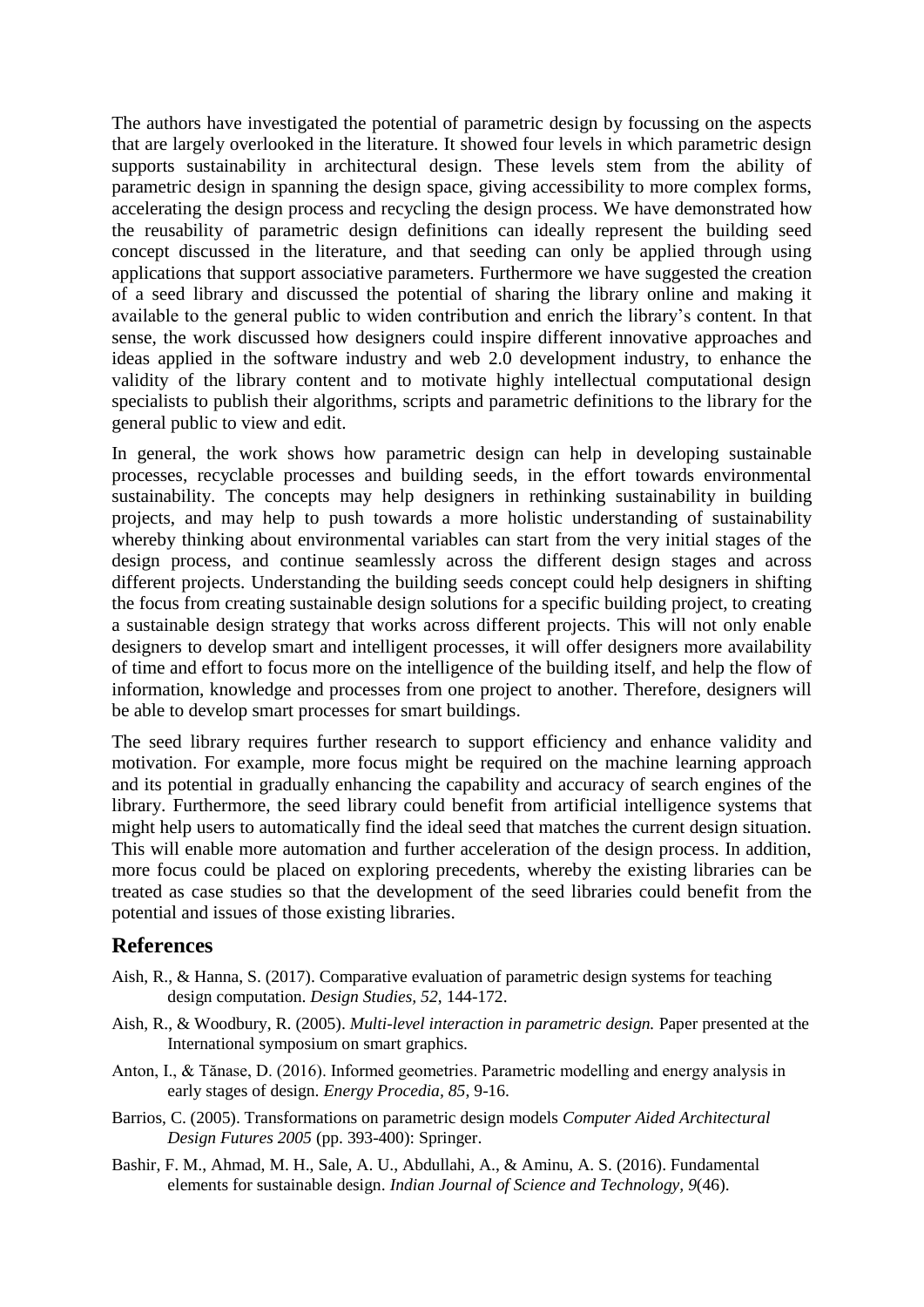- Bernal, M., Haymaker, J. R., & Eastman, C. (2015). On the role of computational support for designers in action. *Design Studies, 41*, 163-182.
- Bernstein, P. G. (2016). Design Instruments of Service in the Era of Connection. *Architectural Design, 86*(5), 60-67.
- Bhooshan, S. (2016). Upgrading Computational Design. *Architectural Design, 86*(2), 44-53.
- Bhooshan, S. (2017). Parametric design thinking: A case-study of practice-embedded architectural research. *Design Studies, 52*, 115-143.
- Burry, M. (2013). *Scripting Cultures: Architectural Design and Programming*: John Wiley & Sons.
- Carlile, J. (Writer). (2014). KeenCon 2014: Using Data to Improve the Built Environment.
- Castle, H. (2016). Editorial. *Architectural Design, 86*(2), 5-5. doi:doi:10.1002/ad.2016
- Ceccato, C. (2010). Rapid practice expansion through strategic design computation. In T. Kocaturk & B. Medjdoub (Eds.), *Distributed Intelligence in Design* (pp. 201). Chichester, West Sussex: Wiley-Blackwell.
- Chaszar, A., & Joyce, S. C. (2016). Generating freedom: Questions of flexibility in digital design and architectural computation. *International Journal of Architectural Computing, 14*(2), 167-181.
- Colletti, M. (2016). Post‐Digital Transdisciplinarity. *Architectural Design, 86*(5), 74-81.
- De Rycke, K., Gengnagel, C., Baverel, O., Burry, J., Mueller, C., Nguyen, M. M., . . . Thomsen, M. R. (2018). Erratum to: Humanizing Digital Reality *Humanizing Digital Reality* (pp. E1-E1): Springer.
- Eastman, C., Eastman, C. M., Teicholz, P., & Sacks, R. (2011). *BIM handbook: A guide to building information modeling for owners, managers, designers, engineers and contractors*: John Wiley & Sons.
- Economist, T. (2017). The world's most valuable resource is no longer oil, but data. *The Economist: New York, NY, USA*.
- Eltaweel, A., & Yuehong, S. (2017). Parametric design and daylighting: a literature review. *Renewable and Sustainable Energy Reviews, 73*, 1086-1103.
- Ercan, B., & Elias-Ozkan, S. T. (2015). Performance-based parametric design explorations: A method for generating appropriate building components. *Design Studies, 38*, 33-53.
- Eynon, J. (2016). *Construction Manager's BIM Handbook*: John Wiley & Sons.
- Fok, W. W., & Picon, A. (2016). The Ownership Revolution. *Architectural Design, 86*(5), 6-15.
- Frazer, J. (1995). An evolutionary architecture. Retrieved from Cumincad.org website: <http://papers.cumincad.org/cgi-bin/works/Show?2068>
- Garcia, M. (2016). Architectural Patents and Open‐Source Architectures: The Globalisation of Spatial Design Innovations (or Learning from 'E99'). *Architectural Design, 86*(5), 92-99.
- Haidar, A., Underwood, J., & Coates, P. (2017). *Changes in Architectural Design Process in the Digital Age: Recent Phenomena and Future Potential of Computational Design.* Paper presented at the International Post-graduate Research Conference, Salford.
- Harding, J., Joyce, S., Shepherd, P., & Williams, C. (2012). *Thinking topologically at early stage parametric design*: na.
- Harding, J. E., & Shepherd, P. (2017). Meta-parametric design. *Design Studies, 52*, 73-95.
- Hesselgren, L., & Medjdoub, B. (2010). Interview with Lars Hesselgren, Director PLP Research. In T. Kocaturk & B. Medjdoub (Eds.), *Distributed Intelligence In Design* (pp. 247). Chichester, West Sussex: Wiley-Blackwell.
- Holzer, D. (2015). BIM and Parametric Design in Academia and Practice: The Changing Context of Knowledge Acquisition and Application in the Digital Age. *International Journal of Architectural Computing, 13*(1), 65-82.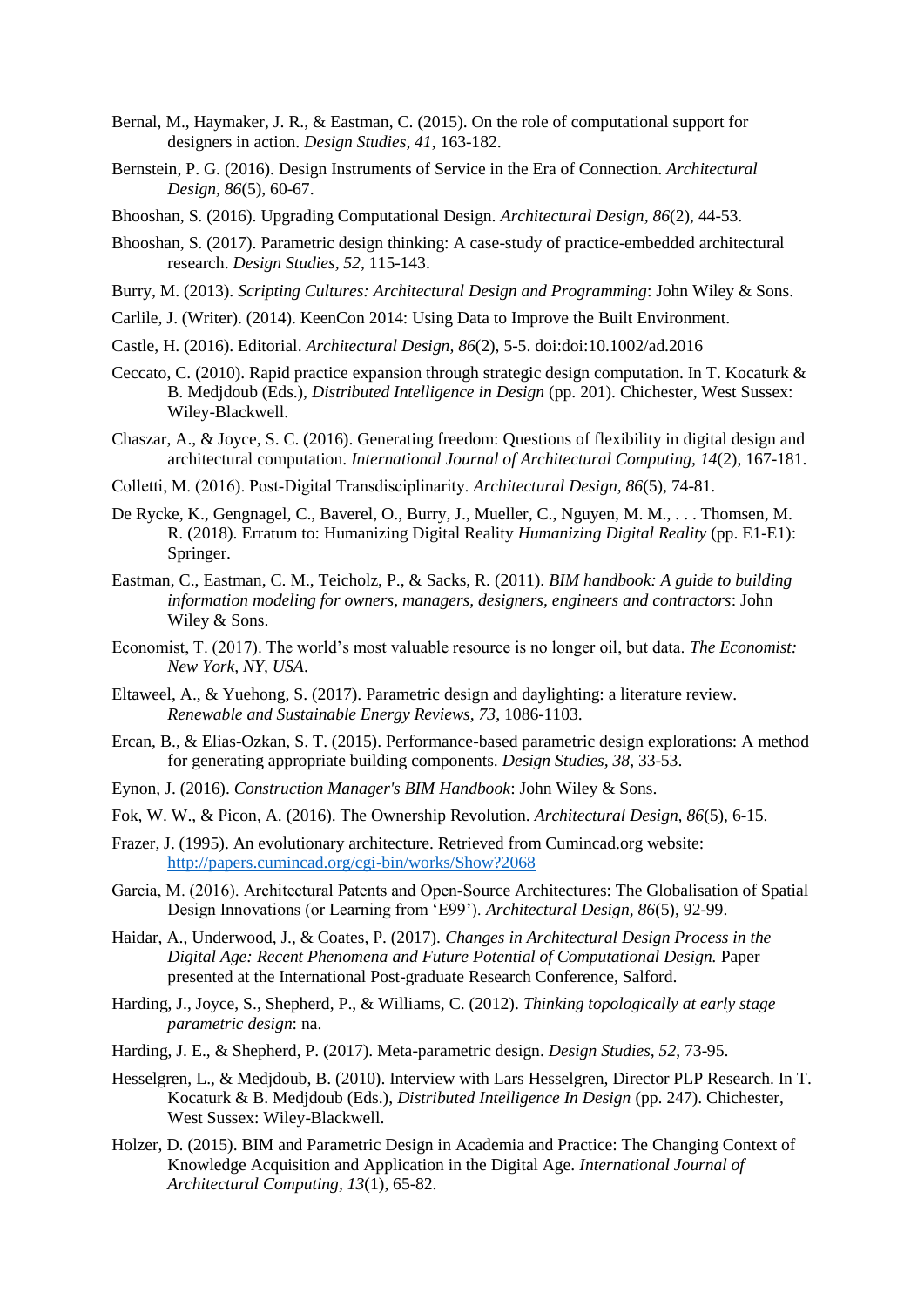- Hudson, R. (2010). *Strategies for Parametric Design in Architecture: An application of practice led research.* (PhD), University of Bath. Retrieved from<http://opus.bath.ac.uk/20947/>
- Imbert, F., Frost, K. S., Fisher, A., Witt, A., Tourre, V., & Koren, B. (2012). *Concurrent geometric, structural and environmental design: Louvre Abu Dhabi*: na.
- Jabi, W., Soe, S., Theobald, P., Aish, R., & Lannon, S. (2017). Enhancing parametric design through non-manifold topology. *Design Studies, 52*, 96-114.
- Janssen, P., & Wee, C. K. (2011). Visual dataflow modelling: a comparison of three systems.
- Khabazi, Z. (2012). *Generative Algorithms with Grasshopper version 2.0* Retrieved from <http://www.grasshopper3d.com/page/tutorials-1>
- Kocaturk, T. (2013). Emerging Socio-Technical Networks of Innovation in Architectural Practice. *International Journal of Architectural Computing, 11*(1), 21-36.
- Kocaturk, T. (2017). Towards an Intelligent Digital Ecosystem–Sustainable Data‐driven Design Futures. *Future Challenges in Evaluating and Managing Sustainable Development in the Built Environment*, 164-178.
- Kocaturk, T., & Codinhoto, R. (2009). Dynamic Coordination of Distributed Intelligence in Design. *Computation: The New Realm of Architectural Design. Istanbul Technical University, Istanbul*, 61-68.
- Kocatürk, T., & Medjdoub, B. (2011). *Distributed intelligence in design*: Wiley Online Library.
- Kolarevic, B. (2004). *Architecture in the digital age: design and manufacturing*: Taylor & Francis.
- Kwok, A. G., Kwok, A., Grondzik, W., Kwok, A. G., & Grondzik, W. T. (2018). *The green studio handbook: environmental strategies for schematic design*: Routledge.
- Lawson. (2011). Of Sails and Sieves and Sticky Tape. In T. Kocaturk & B. Medjdoub (Eds.), *Distributed Intelligence In Design* (pp. 1-15). Chichester, West Sussex: Wiley-Blackwell.
- Levenson, K. (2018). High-Performance Enclosures: Designing for Comfort, Durability and Sustainability. *Architectural Design, 88*(1), 48-55.
- Liu, H. (2010). Generative 3d images in a visual evolutionary computing system. *Computer Science and Information Systems, 7*(1), 111-126.
- May, E. (2018). Modelling to Drive Design: Honing the SU+ RE House through Performance Simulations. *Architectural Design, 88*(1), 72-81.
- McPartland, R. (2014). BIM Levels explained. Retrieved from <https://www.thenbs.com/knowledge/bim-levels-explained>
- Michalatos, P. (2016). Design Signals: The Role of Software Architecture and Paradigms in Design Thinking and Practice. *Architectural Design, 86*(5), 108-115.
- ModeLab. (2014). *Foundations: The Grasshopper Primier* Retrieved from <http://www.grasshopper3d.com/page/tutorials-1>
- Mueller, V. (2011). Distributed Perspectives for Intelligent Conceptual Design. In T. Kocaturk & B. Medjdoub (Eds.), *Distributed Intelligence in Design* (pp. 16-26). Chichester, West Sussex: Wiley-Blackwell.
- Oxman, R. (2006). Theory and design in the first digital age. *Design Studies, 27*(3), 229-265. doi[:http://dx.doi.org/10.1016/j.destud.2005.11.002](http://dx.doi.org/10.1016/j.destud.2005.11.002)
- Oxman, R. (2017a). Parametric design thinking: Elsevier.
- Oxman, R. (2017b). Thinking difference: Theories and models of parametric design thinking. *Design Studies, 52*, 4-39.
- Picon, A. (2016). From Authorship to Ownership: A Historical Perspective. *Architectural Design, 86*(5), 36-41.